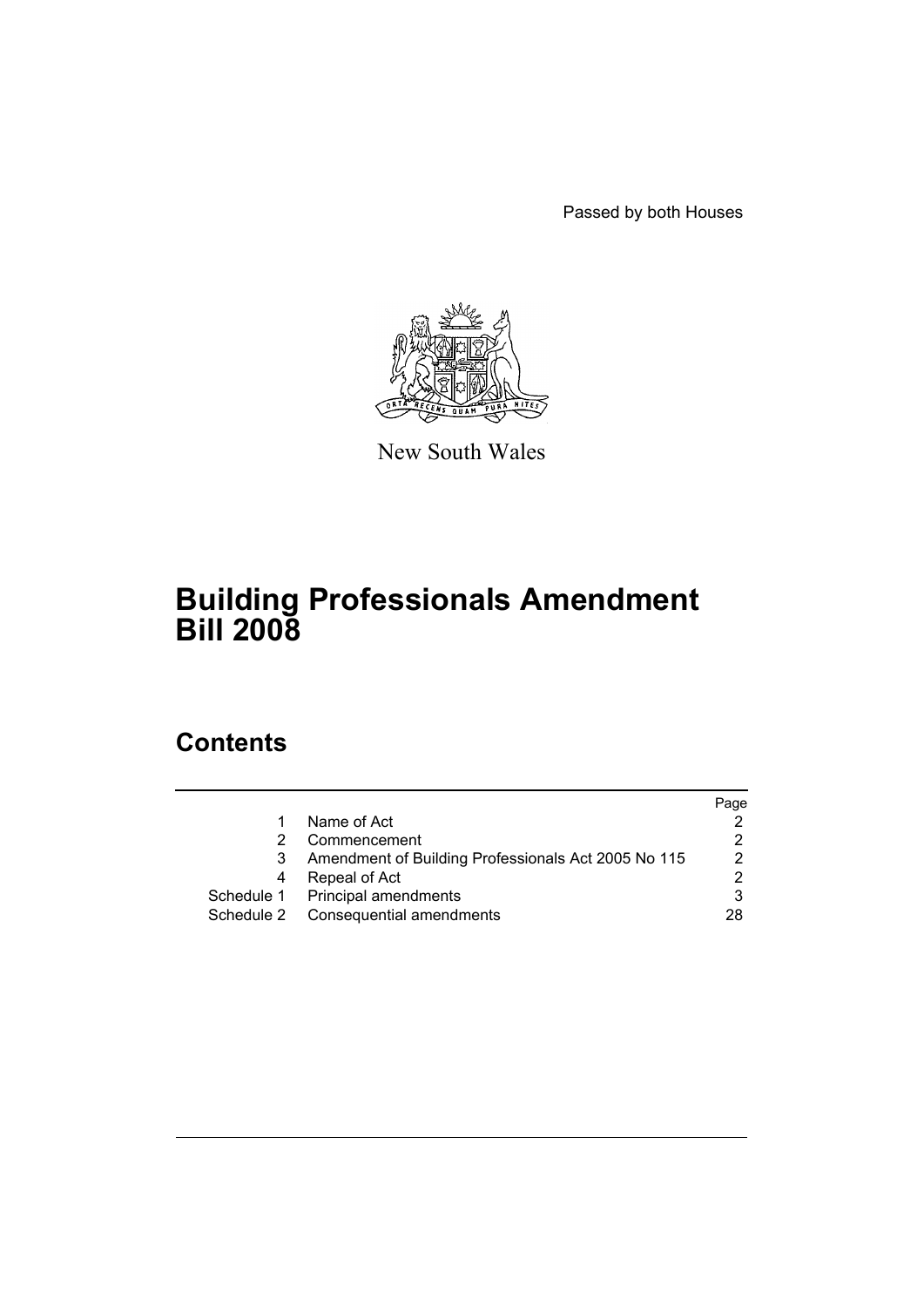*I certify that this public bill, which originated in the Legislative Assembly, has finally passed the Legislative Council and the Legislative Assembly of New South Wales.*

> *Clerk of the Legislative Assembly. Legislative Assembly, Sydney, , 2008*



New South Wales

# **Building Professionals Amendment Bill 2008**

Act No , 2008

An Act to amend the *Building Professionals Act 2005* in relation to the accreditation of accredited certifiers and other building professionals, the investigation of complaints and the taking of disciplinary action; and for other purposes.

*I have examined this bill and find it to correspond in all respects with the bill as finally passed by both Houses.*

*Assistant Speaker of the Legislative Assembly.*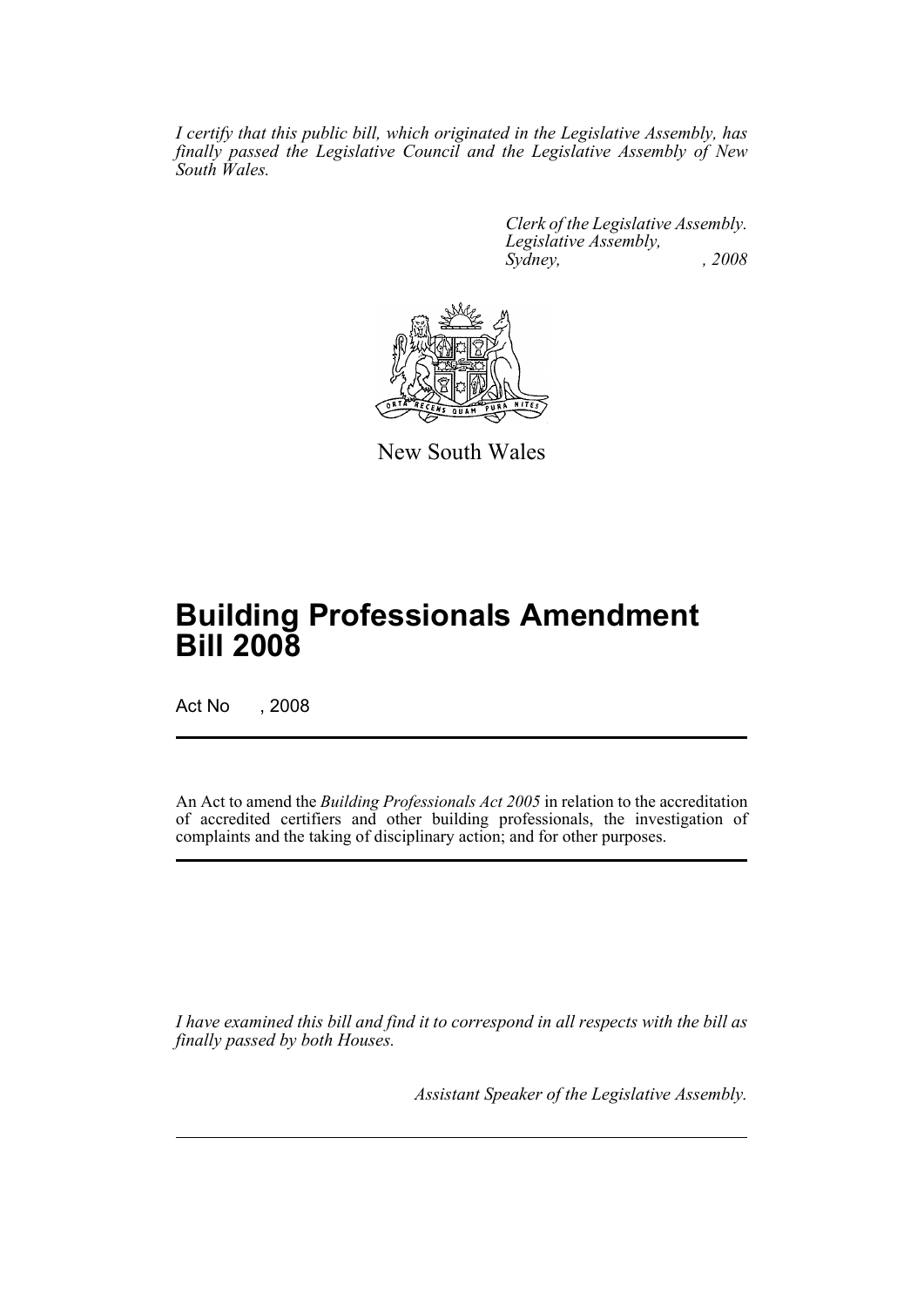### <span id="page-2-0"></span>**The Legislature of New South Wales enacts:**

### **1 Name of Act**

This Act is the *Building Professionals Amendment Act 2008*.

### <span id="page-2-1"></span>**2 Commencement**

This Act commences on a day or days to be appointed by proclamation.

### <span id="page-2-2"></span>**3 Amendment of Building Professionals Act 2005 No 115**

The *Building Professionals Act 2005* is amended as set out in Schedules 1 and 2.

### <span id="page-2-3"></span>**4 Repeal of Act**

- (1) This Act is repealed on the day following the day on which all of the provisions of this Act have commenced.
- (2) The repeal of this Act does not, because of the operation of section 30 of the *Interpretation Act 1987*, affect any amendment made by this Act.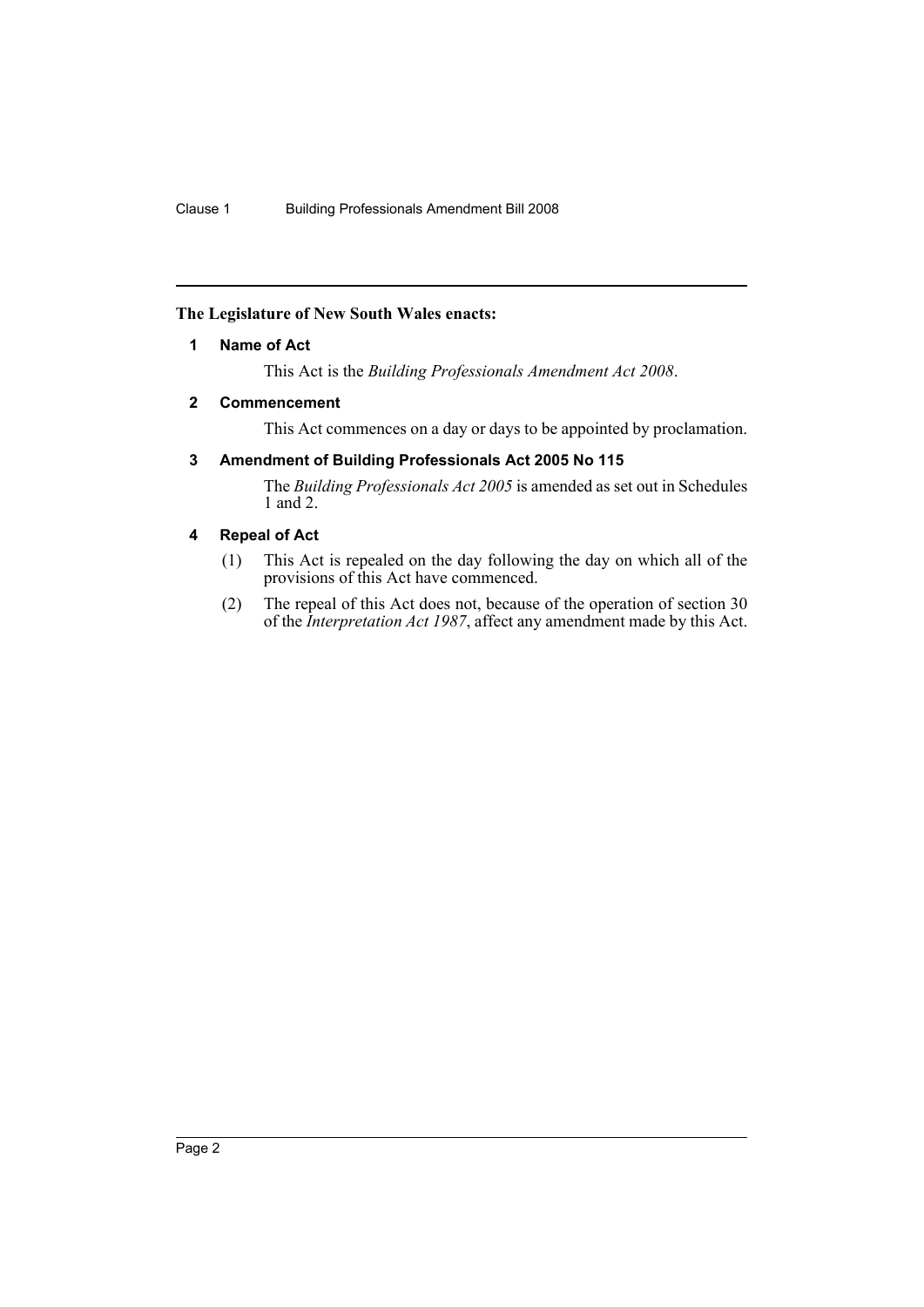Principal amendments **Schedule 1** and the set of the set of the Schedule 1 and the Schedule 1

## <span id="page-3-0"></span>**Schedule 1 Principal amendments**

(Section 3)

### **[1] Section 3 Definitions**

Omit the definitions of *accredited certifier* and *certificate of accreditation* from section 3 (1).

### **[2] Section 3 (1)**

Insert in alphabetical order:

*accreditation holder* means the holder of a certificate of accreditation.

*accredited body corporate* means a body corporate that holds a certificate of corporate accreditation.

*accredited certifier* means the holder of a certificate of accreditation as an accredited certifier.

*accredited certifier director* means a person who is an accredited certifier and a director of an accredited body corporate.

*building professional* means the holder of a certificate of accreditation as a building professional.

*certificate of accreditation* means a certificate of accreditation issued under this Act and in force.

*certificate of corporate accreditation* means a certificate of accreditation issued to a body corporate.

*certificate of individual accreditation* means a certificate of accreditation issued to an individual.

*certification work* means:

- (a) the determining of an application for any development certificate, or
- (b) the carrying out of the functions of a principal certifying authority under the *Environmental Planning and Assessment Act 1979*, or
- (c) the carrying out of inspections for the purposes of section 109E  $(3)$   $(d)$  of that Act.

*development certificate* means:

- (a) a Part 4A certificate,
- (b) a complying development certificate,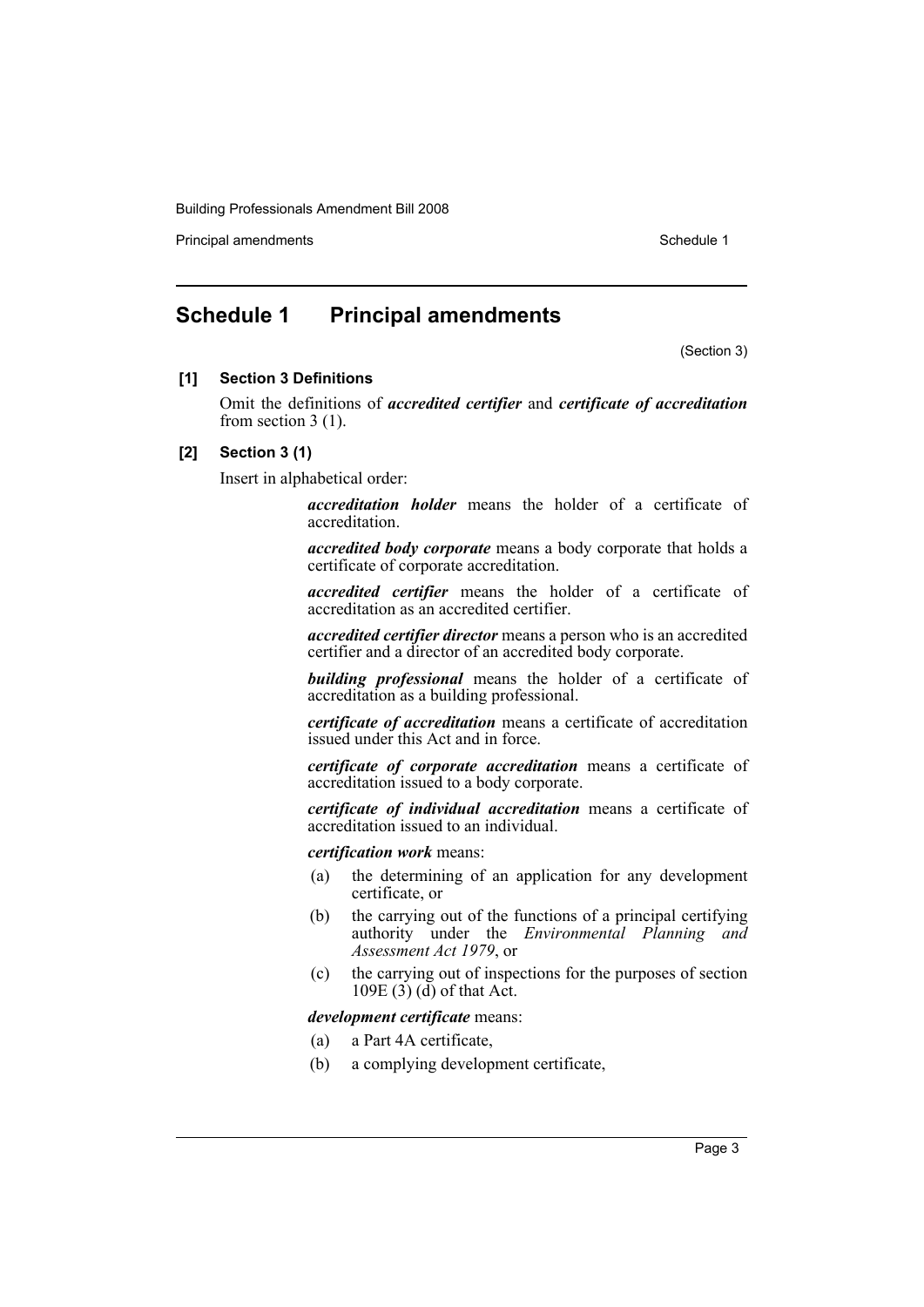Schedule 1 Principal amendments

(c) a strata certificate issued under the *Strata Schemes (Freehold Development) Act 1973* or the *Strata Schemes (Leasehold Development) Act 1986*.

*professional misconduct* has the same meaning as in Part 3.

*unsatisfactory professional conduct* has the same meaning as in Part 3.

#### **[3] Section 4 Accreditation scheme**

Insert after section 4 (9):

(9A) Different accreditation schemes may be prepared under this section in relation to accredited certifiers or building professionals or different classes of accredited certifiers or building professionals.

### **[4] Section 5 Applications for accreditation**

Omit "(other than a body corporate)" from section 5 (1).

### **[5] Section 5 (1A)**

Insert after section 5 (1):

(1A) An application for accreditation to carry out certification work only on behalf of a particular council may not be made except on the recommendation of that council.

### **[6] Section 5 (3) (b)**

Insert "in the case of an applicant who is an individual," before "that the applicant".

### **[7] Section 5 (4)**

Insert after section 5 (3):

(4) The regulations may make provision for or with respect to the making of recommendations by councils for the purposes of subsection (1A), including the form and manner of making such recommendations and the matters that are to be taken into account when making any such recommendation.

### **[8] Section 5A**

Insert after section 5:

### **5A Classes of certificate of accreditation**

(1) The Board may issue the following classes of certificate of accreditation: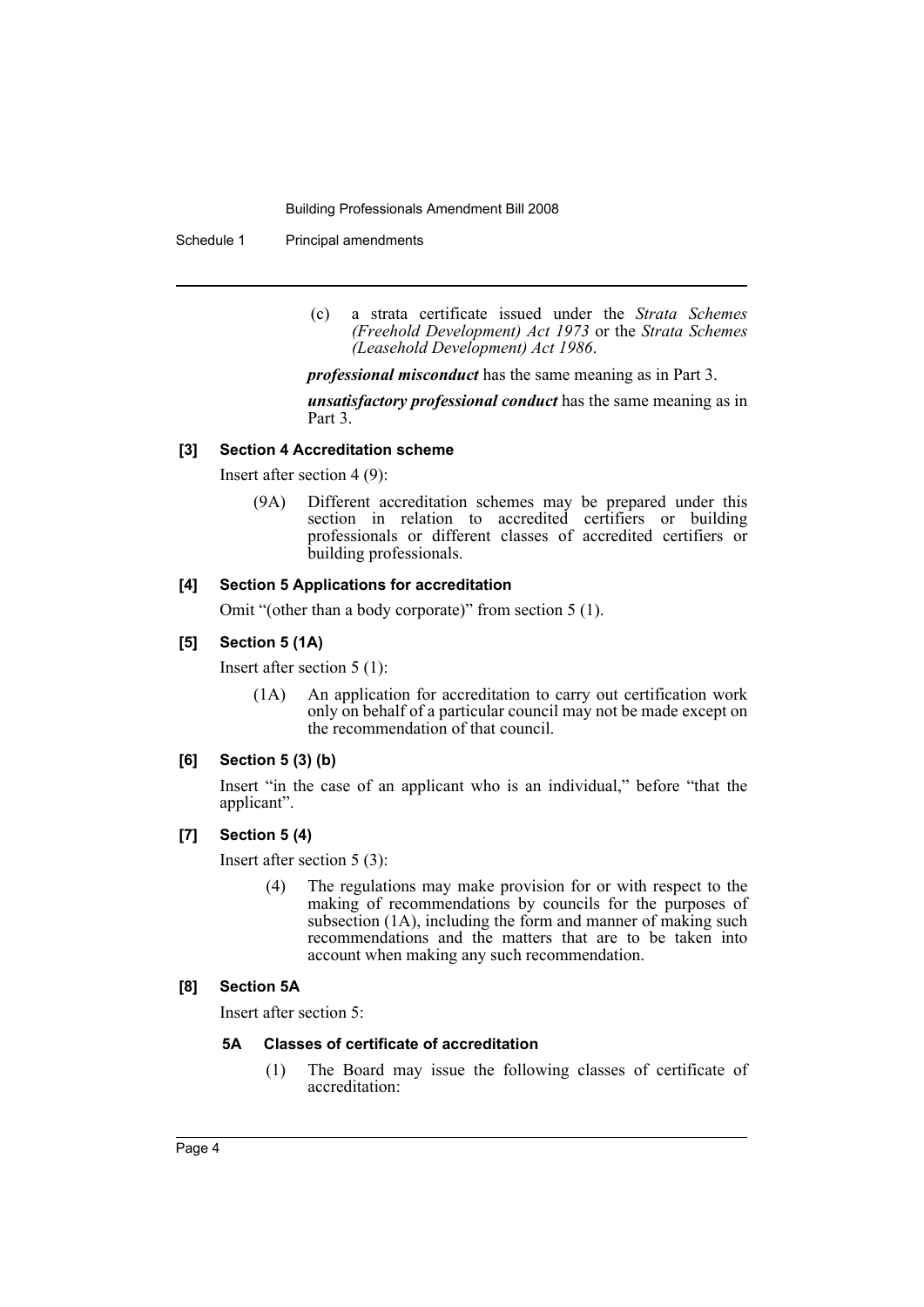Principal amendments **Schedule 1** and the set of the set of the Schedule 1 and the Schedule 1

- (a) a certificate of corporate accreditation as an accredited certifier which may only be issued to a body corporate that has at least one director who is an accredited certifier and has as directors or employs at least 2 other persons who are accredited certifiers,
- (b) a certificate of individual accreditation as an accredited certifier which may only be issued to an individual,
- (c) a certificate of individual accreditation as a building professional which may only be issued to an individual.
- (2) The regulations may provide that different categories of certificate of individual accreditation may be issued by the Board.
- (3) Without limiting subsection (2), the regulations may prescribe one or more categories of individual accreditation in relation to persons who carry out certification work only on behalf of councils.

### **[9] Section 6 Determination of application for accreditation**

Insert "individual" before "accreditation" where firstly occurring in section 6 (2).

### **[10] Section 6 (9)–(11)**

Insert after section 6 (8):

- (9) Nothing in subsection (8) prevents the Board from determining an application after the expiration of the 60-day period referred to in that subsection.
- (10) A determination pursuant to subsection (9) does not, subject to subsection (11), prejudice or affect the continuance or determination of an application for a review made under section 18 in respect of a determination that is taken by subsection (8) to have been made.
- (11) If a determination pursuant to subsection (9) is made by issuing the relevant certificate of accreditation, the Board is entitled, with the consent of the applicant and without prejudice to costs, to have any application for review (being an application made under section  $18$  in respect of a determination that is taken by subsection (8) to have been made) withdrawn at any time prior to the determination of that application for review.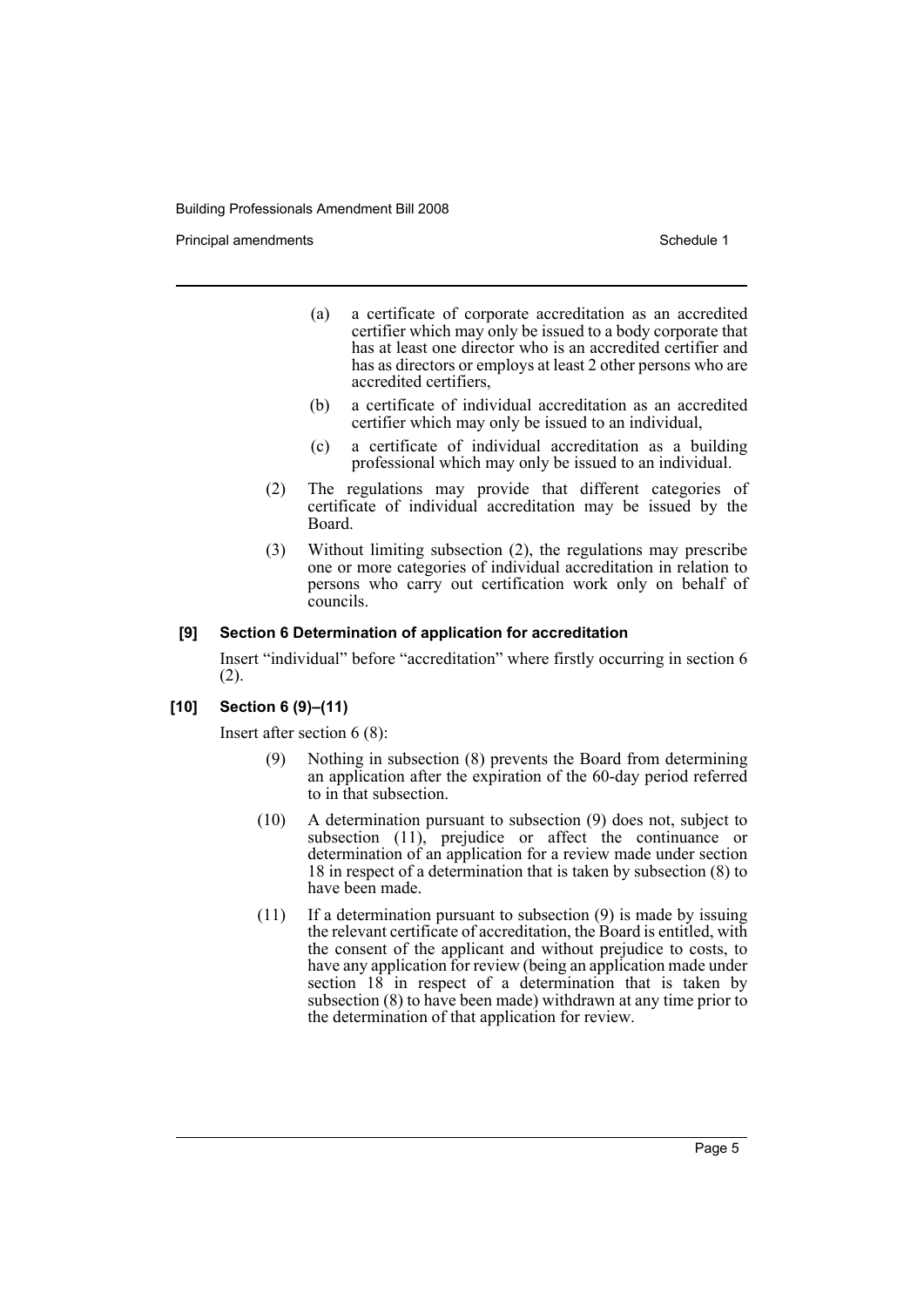Schedule 1 Principal amendments

### **[11] Section 6A**

Insert after section 6:

#### **6A Accreditation of persons to carry out certification work only on behalf of councils**

- (1) When determining an application under section 6 for the issue or renewal of accreditation of a person to carry out certification work only on behalf of a particular council, the Board must not refuse to issue or renew the accreditation on a ground referred to in section 7 (1) (b) or (d) unless the Board has information that gives it reason to believe that it should refuse the application on that ground.
- (2) Nothing in subsection (1) requires the Board to make inquiries to satisfy itself as to any of the matters referred to in section 7 (1) (b) or (d) before granting the application concerned.

### **[12] Section 7 Grounds for refusal of accreditation**

Insert "individual" before "accreditation" where firstly occurring in section 7 (1).

### **[13] Section 7 (1A)**

Insert after section 7 (1):

- (1A) The Board may refuse to issue or renew a certificate of corporate accreditation:
	- (a) if the body corporate concerned does not have at least one director who is an accredited certifier and does not have as directors or employ at least 2 other persons who are accredited certifiers, or
	- (b) if the body corporate does not comply with a requirement under section  $\hat{5}(3)(a)$ , or
	- (c) if the Board is not satisfied that the body corporate is covered by the insurance required by Division 2 of Part 6 or can obtain such insurance, or
	- (d) if the Board is not satisfied that a director of, or a person concerned in the management of, the body corporate is a fit and proper person, or
	- (e) if the body corporate's equivalent authorisation has been suspended or cancelled (otherwise than at its request) under the law of another jurisdiction, or
	- (f) if the body corporate or a director of, or a person concerned in the management of, the body corporate has contravened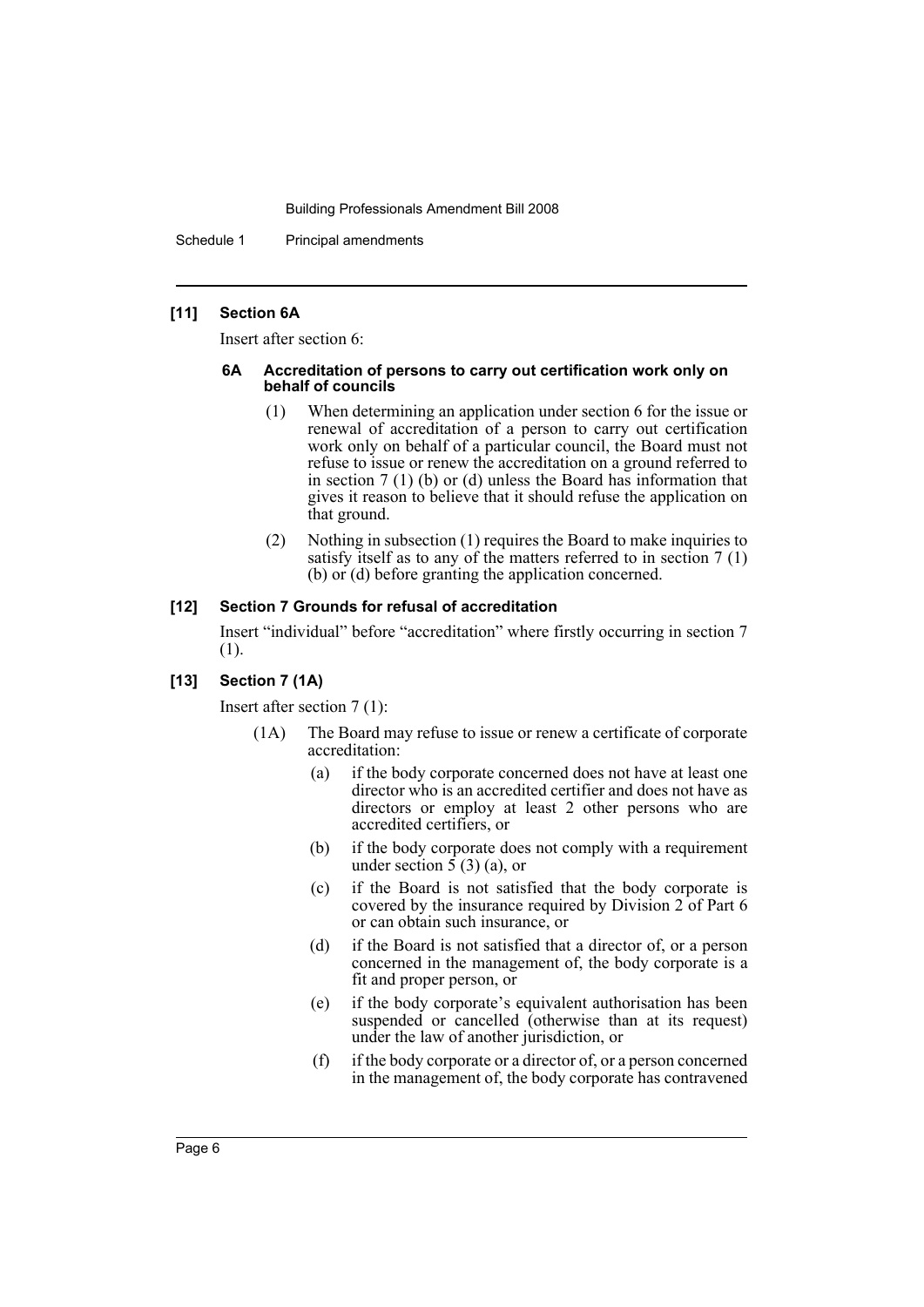Principal amendments **Schedule 1** and the set of the set of the Schedule 1 and the Schedule 1

a law (whether or not a New South Wales law, and whether or not the contravention is an offence) that relates to the functions or obligations of a person as an accredited certifier or the holder of an equivalent authorisation or involves fraud or dishonesty, or

- (g) if the body corporate or a director of, or a person concerned in the management of, the body corporate has failed to comply with a statutory or other duty, or a contractual obligation, imposed on the body corporate, director or person by or in accordance with a law (whether or not a New South Wales law) that relates to the functions or obligations of a person as an accredited certifier or the holder of an equivalent authorisation, or
- (h) if a director of, or a person concerned in the management of, the body corporate is an undischarged bankrupt, or
- (i) if the body corporate is the subject of a winding up order or a controller or administrator has been appointed in respect of it, or
- (j) if the body corporate has represented itself as being an accredited certifier when it was not an accredited certifier, or
- (k) if the body corporate has contravened any code of conduct in the accreditation scheme, or
- (l) for such other reasons as may be prescribed by the regulations.

### **[14] Section 8 Suspension or cancellation of accreditation**

Omit "as an accredited certifier" from section 8 (1).

### **[15] Section 8 (1) (a)**

Insert "in the case of a certificate of individual accreditation," before "the person".

### **[16] Section 8 (2)**

Omit "certificate of accreditation as an accredited certifier".

Insert instead "certificate of individual accreditation".

### **[17] Section 8 (2) (b1)**

Insert after section 8 (2) (b):

(b1) it is a condition of the certificate of accreditation that the person may carry out certification work only as an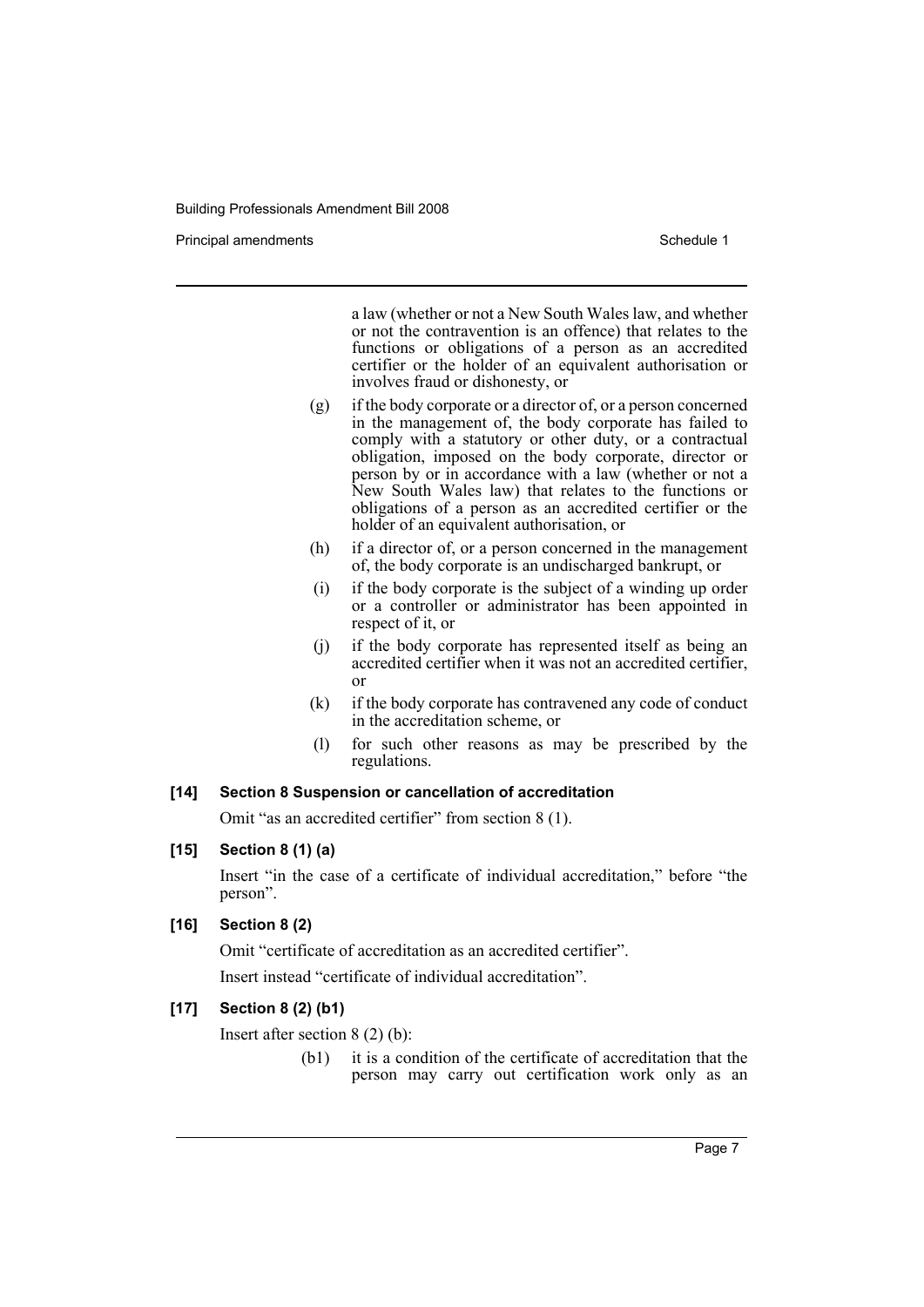Schedule 1 Principal amendments

employee of a particular council and the person has ceased to be so employed or has ceased to be employed in a position that includes the function of carrying out such work, or

### **[18] Section 8 (2) (g)**

Insert at the end of section 8 (2) (f):

, or

(g) the Board is of the opinion that the person is not a fit and proper person to hold a certificate of accreditation.

### **[19] Section 8 (2A)**

Insert after section 8 (2):

- (2A) The Board may suspend or cancel a certificate of corporate accreditation if:
	- (a) the body corporate concerned has been issued a certificate of accreditation on the basis of a misrepresentation made by the body corporate, or a person concerned in the management of the body corporate, whether or not made knowingly, or
	- (b) the body corporate does not have at least one director who is an accredited certifier or does not have as directors or employ at least 2 other persons who are accredited certifiers, or
	- (c) the Board is satisfied that the body corporate is not covered by the insurance required by Division 2 of Part 6, or
	- (d) the body corporate's equivalent authorisation has been suspended or cancelled (otherwise than at its request) under the law of another jurisdiction, or
	- (e) the Board is of the opinion that a person concerned in the management of the body corporate is not a fit and proper person, or
	- (f) a director of, or a person concerned in the management of, the body corporate is an undischarged bankrupt, or
	- (g) a disciplinary finding under Part 3 has been made against an accredited certifier director of the body corporate, or
	- (h) the body corporate is the subject of a winding up order or a controller or administrator has been appointed in respect of it, or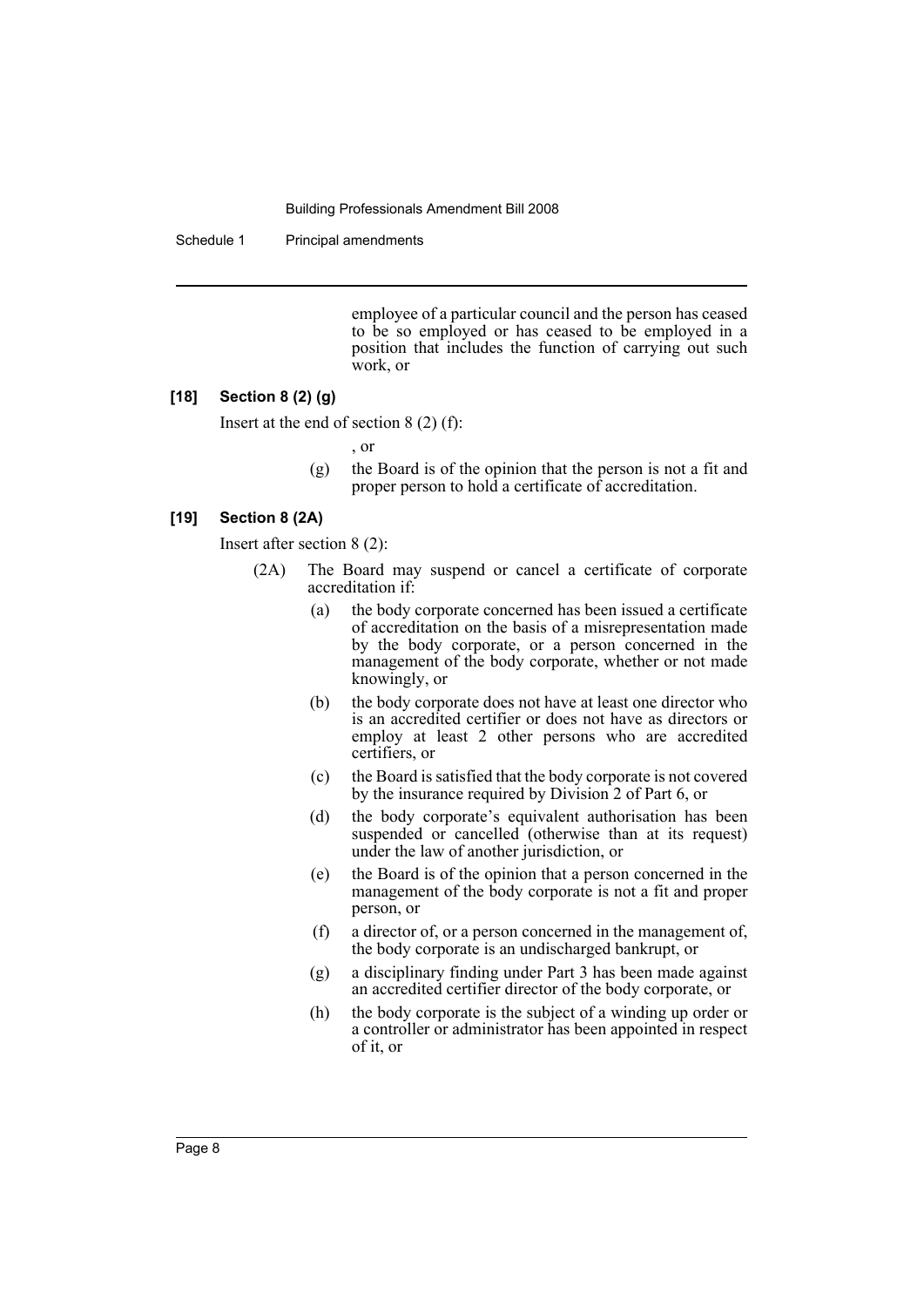Principal amendments **Schedule 1** and the set of the set of the Schedule 1 and the Schedule 1

(i) the body corporate, or an accredited certifier who is a director or employee of the body corporate, has failed to comply with an order of the Board under section 31.

### **[20] Section 8 (4)**

Omit "(2) (c)–(f)". Insert instead "(2) (c)–(g) or  $(2A)$  (d)–(i)".

### **[21] Section 11 Register**

Omit "category" from section 11 (2) (c). Insert instead "class and, if applicable, category".

#### **[22] Section 12 Suspension of accreditation or imposition of conditions to protect the public**

Omit section 12 (1). Insert instead:

- (1) The Board may take action under this section if satisfied that:
	- (a) the taking of the action is necessary to protect the safety or property of any person, or
	- (b) an accreditation holder has persistently contravened the provisions of this Act or the *Environmental Planning and Assessment Act 1979* or the regulations under those Acts and is likely to continue to do so, or
	- (c) an accredited certifier has persistently contravened the provisions of the *Strata Schemes (Freehold Development) Act 1973* or the *Strata Schemes (Leasehold Development) Act 1986* or the regulations under those Acts and is likely to continue to do so.
- (1A) The Board may do either or both of the following:
	- (a) by order suspend the certificate of accreditation of an accreditation holder for such period (not exceeding 8 weeks) as is specified in the order,
	- (b) by order impose on a certificate of accreditation such conditions as the Board considers appropriate.

### **[23] Section 15**

Omit the section. Insert instead:

#### **15 Extension of suspension**

A period of suspension imposed by the Board under this Division may be extended, from time to time, by the Board by order for a further period or further periods, each of not more than 8 weeks,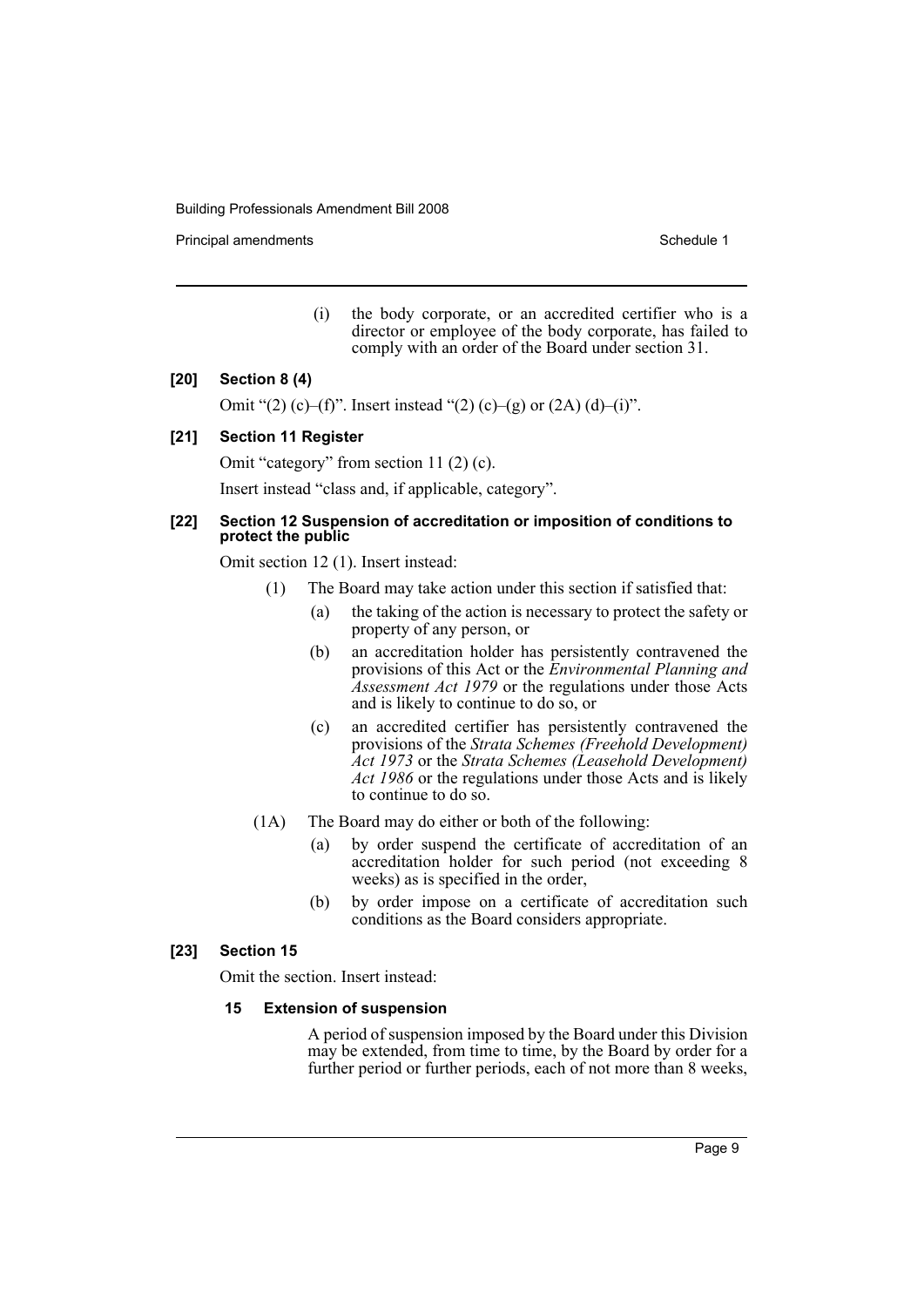Schedule 1 Principal amendments

but only if the complaint about the accreditation holder has not been disposed of.

### **[24] Section 21 Procedure for making a complaint**

Omit "if further particulars are not" in section 21 (4). Insert instead "until further particulars are".

### **[25] Section 21 (5)**

Omit the subsection. Insert instead:

- (5) Unless the Board has decided to take no action in relation to the complaint, the Board:
	- (a) must, within 28 days after receiving the complaint or, if the Board has requested further particulars under subsection (3), within 28 days after receiving the requested particulars:
		- (i) inform the accreditation holder of the nature of the complaint, and
		- (ii) by notice, invite the accreditation holder to make, within such time (being at least 7 days) as the Board specifies in the notice, such submissions in writing to the Board with respect to the complaint as the accreditation holder thinks fit, and
	- (b) may exercise any function under section 48 in relation to the investigation of the complaint.

### **[26] Section 22**

Omit the section. Insert instead:

### **22 Board may decide to take no action in relation to complaint**

- (1) At any time after receiving a complaint, the Board may decide to take no further action in relation to the complaint.
- (2) If the Board decides to take no further action in relation to a complaint, the Board is to:
	- (a) notify the complainant of its decision, and
	- (b) notify the accreditation holder concerned of the fact that a complaint has been made, the nature of the complaint and its decision, and
	- (c) include in the notification to the complainant and the accreditation holder the written reasons for its decision.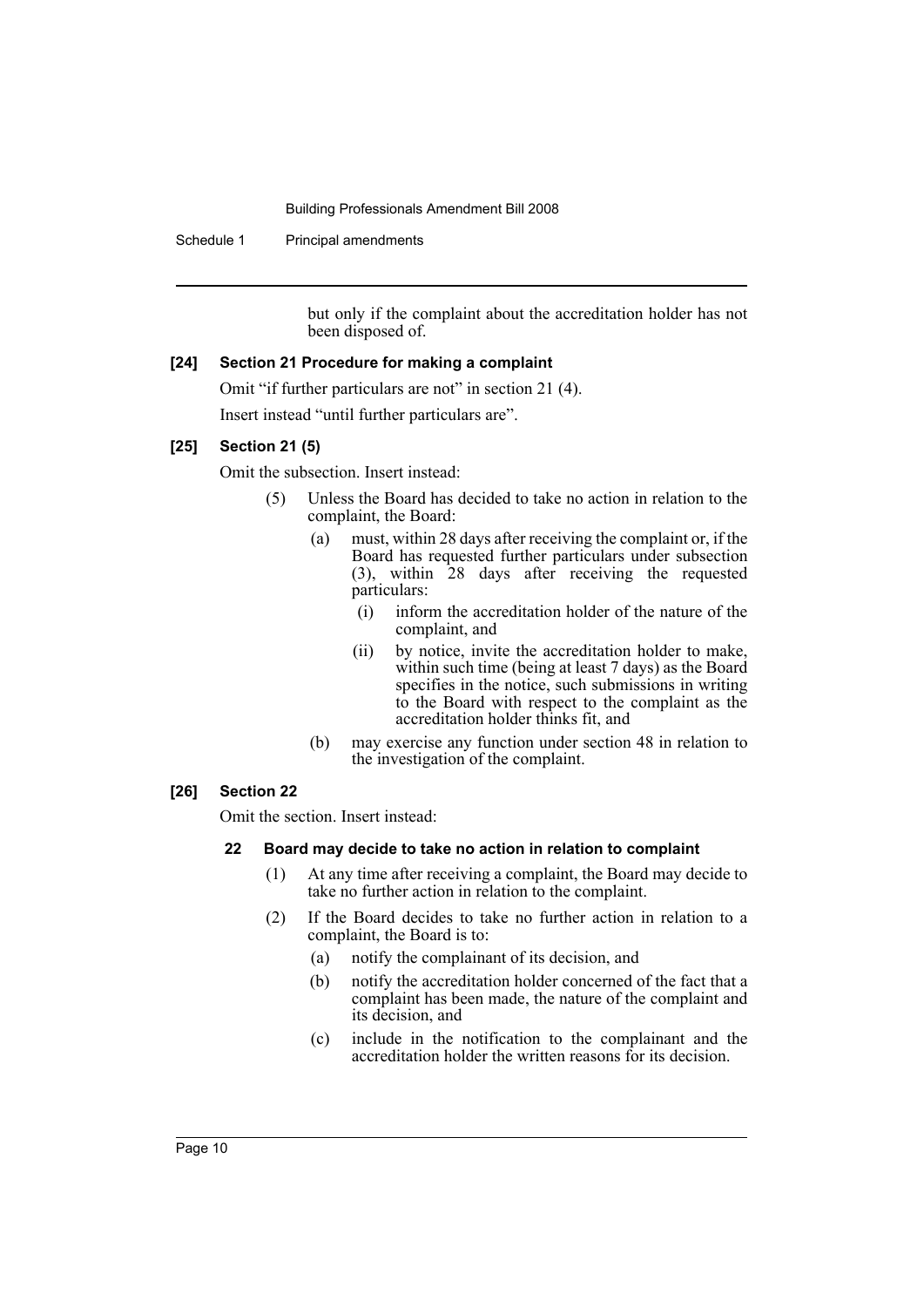Principal amendments **Schedule 1** and the set of the set of the Schedule 1 and the Schedule 1

### **[27] Section 29**

Omit the section. Insert instead:

#### **29 Report of investigation to be given to accreditation holder**

- (1) An authorised officer of the Board investigating a complaint is to prepare a written report on the results of the investigation.
- (2) The report may contain a recommendation of the authorised officer who prepared it that the Board give consideration to taking certain action in respect of the accreditation holder concerned.
- (3) An authorised officer is to give a copy of the report to the accreditation holder who is the subject of the complaint with a notice that states that the accreditation holder may make written submissions to the Board within 21 days after the date of the notice.
- (4) After the 21-day period for making submissions has expired:
	- (a) an authorised officer is to give to the Board a copy of the report, and
	- (b) the Board must consider the report taking into account the submissions received within that period.
- (5) If the Board requires an authorised officer to undertake further investigation of a complaint after the furnishing of a report under this section, this section applies to that further investigation.

**Note.** An example of when section 29 (5) would operate is if the Board adjourned a meeting at which a complaint was being considered to enable further investigation of the complaint to be carried out. (See section 30 (3) (b)).

### **[28] Section 31 Decision after investigation of complaint**

Insert "or professional misconduct" after "unsatisfactory professional conduct" in section 31 (2).

**[29] Section 31 (3)**

Omit the subsection.

### **[30] Section 31 (4)**

Omit the subsection. Insert instead:

- (4) If the Board is satisfied that the accreditation holder is guilty of unsatisfactory professional conduct or professional misconduct, the Board may take any one or more of the following actions:
	- (a) caution or reprimand the accreditation holder,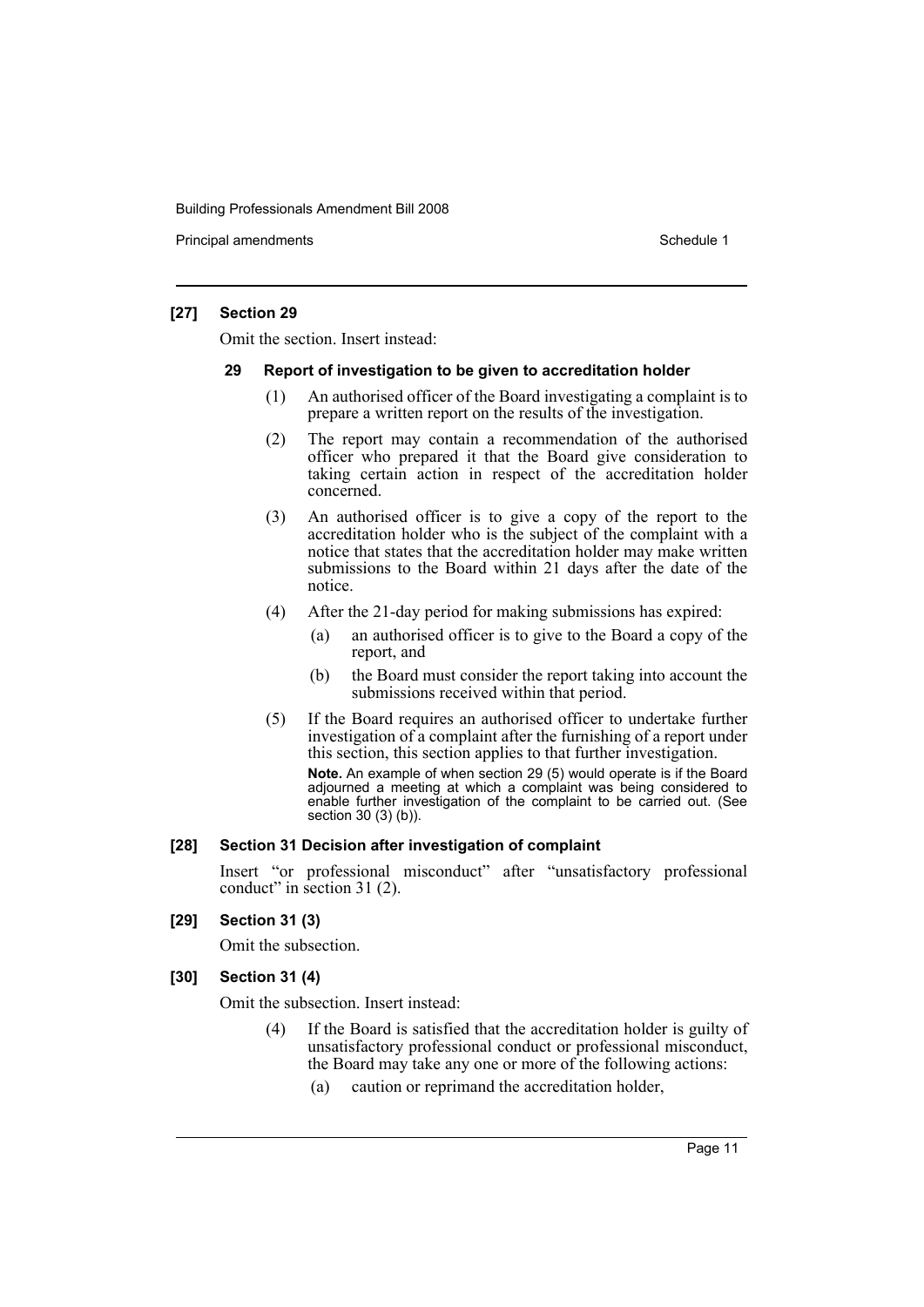Schedule 1 Principal amendments

- (b) by order impose such conditions as it considers appropriate on the accreditation holder's certificate of accreditation,
- (c) order that the accreditation holder complete such educational courses as are specified by the Board,
- (d) in the case of an accredited body corporate, order an accredited certifier who is a director or employee of the body corporate to complete such educational courses as are specified by the Board within the time specified by the Board,
- (e) order that the accreditation holder report on his, her or its practice as an accredited certifier or building professional at the times, in the manner and to the persons specified by the Board,
- (f) order the accreditation holder to pay to the Board a fine of an amount, not exceeding 1,000 penalty units, specified in the order,
- (g) order the accreditation holder to pay to the complainant such amount (not exceeding \$20,000) as the Board considers appropriate by way of compensation for any damage suffered by the complainant as a result of the unsatisfactory professional conduct or professional misconduct,
- (h) suspend the accreditation holder's certificate of accreditation for such period as the Board thinks fit,
- (i) cancel the accreditation holder's certificate of accreditation,
- (j) disqualify the accreditation holder from being an accredited certifier director of, or otherwise being involved in the management of, an accredited body corporate or a specified accredited body corporate for such period (including the period of his or her lifetime) as may be specified by the Board,
- (k) in the case of an accredited body corporate, disqualify an accredited certifier director of the body corporate from being an accredited certifier director of, or otherwise involved in the management of, the body corporate for such period (including the period of his or her lifetime) as may be specified by the Board, but only during any period when the body corporate holds a certificate of corporate accreditation,
- (l) order that the accreditation holder cannot re-apply for a certificate of accreditation within such period (including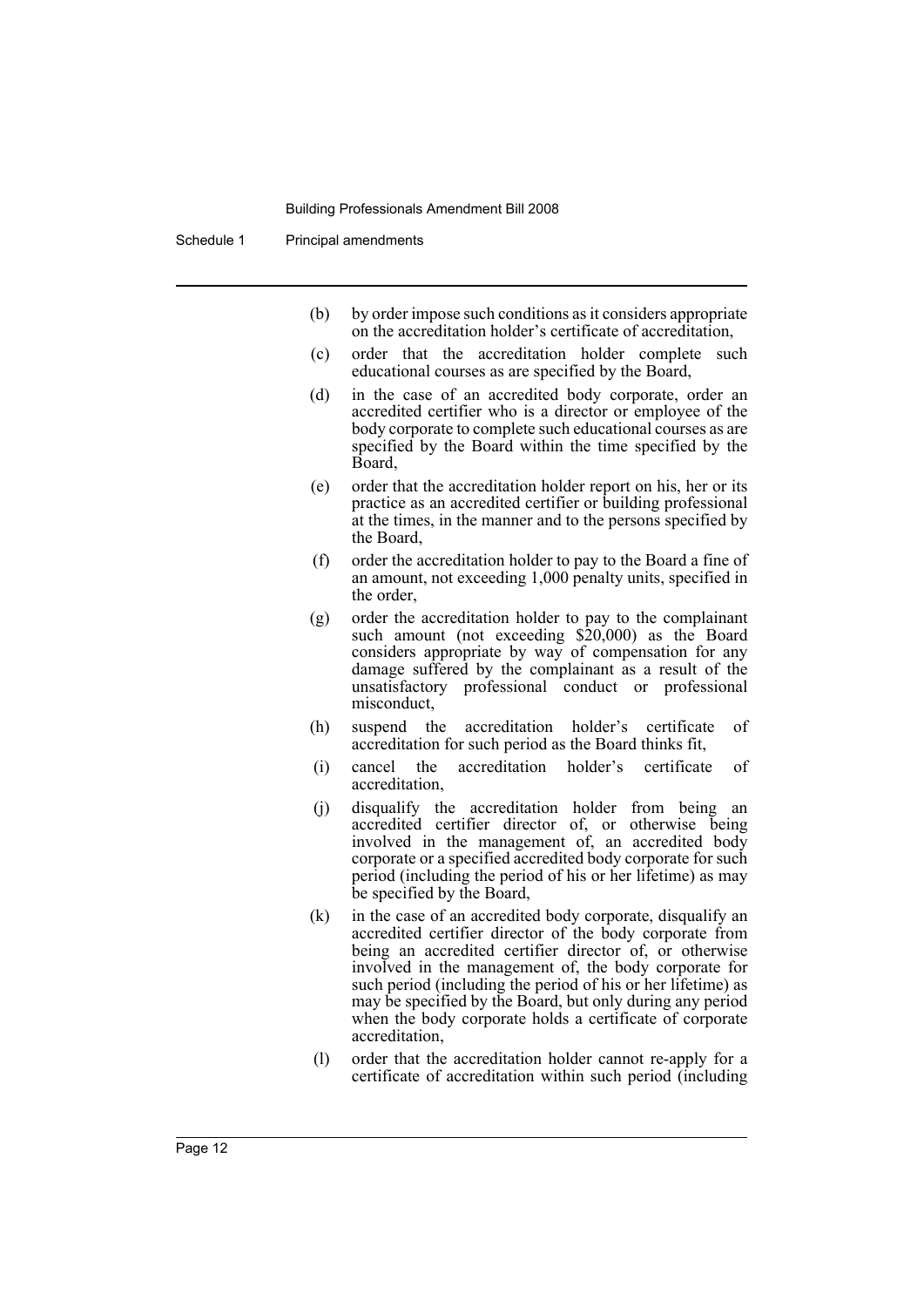Principal amendments **Schedule 1** and the set of the set of the Schedule 1 and the Schedule 1

the period of his or her lifetime) as may be specified by the Board,

(m) order that no further action is to be taken by the Board in relation to the complaint if satisfied that the accreditation holder is generally competent and diligent and that no other material complaints (whether or not the subject of a disciplinary finding) have been made against the accreditation holder.

#### **[31] Section 34 Tribunal may make certain disciplinary findings**

Omit section 34 (2). Insert instead:

- (2) If the Tribunal finds that the accreditation holder is guilty of unsatisfactory professional conduct or professional misconduct, the Tribunal may take any one or more of the following actions:
	- (a) caution or reprimand the accreditation holder,
	- (b) direct that such conditions as it considers appropriate be imposed on the accreditation holder's certificate of accreditation,
	- (c) order that the accreditation holder complete such educational courses as are specified by the Tribunal,
	- (d) in the case of an accredited body corporate, order an accredited certifier who is a director or employee of the body corporate to complete such educational courses as are specified by the Tribunal within the time specified by the Tribunal,
	- (e) order that the accreditation holder report on his, her or its practice as an accredited certifier or building professional at the times, in the manner and to the persons specified by the Tribunal,
	- (f) order the accreditation holder to pay to the Tribunal a fine of an amount, not exceeding 1,000 penalty units, specified in the order,
	- (g) order the accreditation holder to pay to the complainant such amount (not exceeding \$20,000) as the Tribunal considers appropriate by way of compensation for any damage suffered by the complainant as a result of the unsatisfactory professional conduct or professional misconduct,
	- (h) suspend the accreditation holder's certificate of accreditation for such period as the Tribunal thinks fit,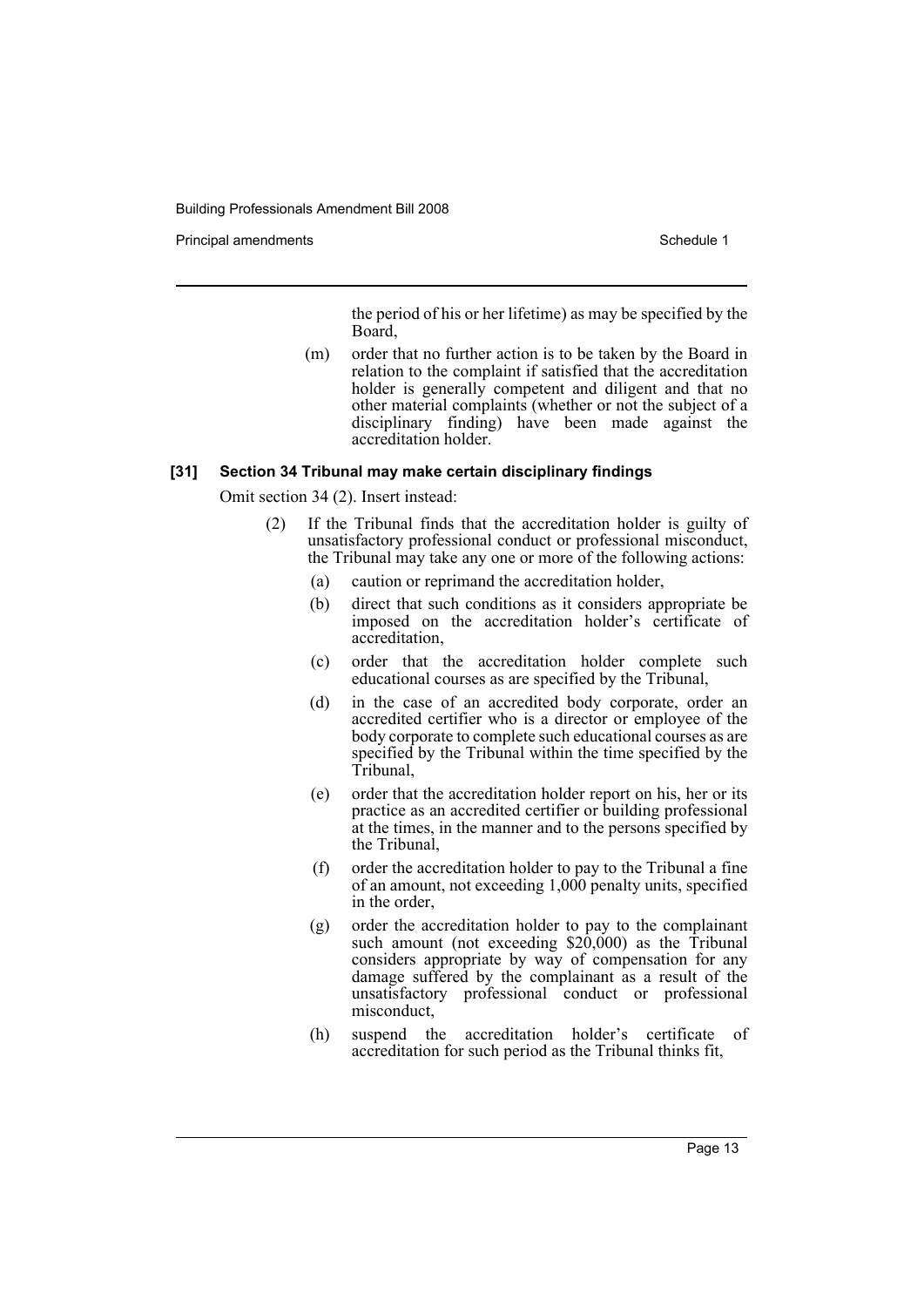Schedule 1 Principal amendments

- (i) cancel the accreditation holder's certificate of accreditation,
- (j) disqualify the accreditation holder from being an accredited certifier director of, or otherwise being involved in the management of, an accredited body corporate or a specified accredited body corporate for such period (including the period of his or her lifetime) as may be specified by the Tribunal,
- (k) in the case of an accredited body corporate, disqualify an accredited certifier who is a director of the body corporate from being involved in the management of the body corporate for such period (including the period of his or her lifetime) as may be specified by the Tribunal, but only during any period when the body corporate holds a certificate of corporate accreditation,
- (l) order that the accreditation holder cannot re-apply for a certificate of accreditation within such period (including the period of his or her lifetime) as may be specified by the Tribunal.

### **[32] Section 36**

Omit the section. Insert instead:

#### **36 Appeals to Appeal Panel against action taken by Tribunal**

A decision or finding made, or action taken, by the Tribunal under this Division may be appealed to an Appeal Panel of the Tribunal under Part 1 of Chapter 7 of the *Administrative Decisions Tribunal Act 1997* by a party to the proceedings in which the decision or finding was made or action taken.

#### **[33] Section 45**

Omit the section. Insert instead:

#### **45 Investigation of councils acting as certifying authorities**

- (1) The Board may investigate the work and activities of a council in its capacity as a certifying authority.
- (2) The Board may make a decision to undertake an investigation under this section on its own motion or following a complaint relating to the council concerned in its capacity as a certifying authority.
- (3) The Board must prepare a report of the results of any such investigation and send a copy of the report to the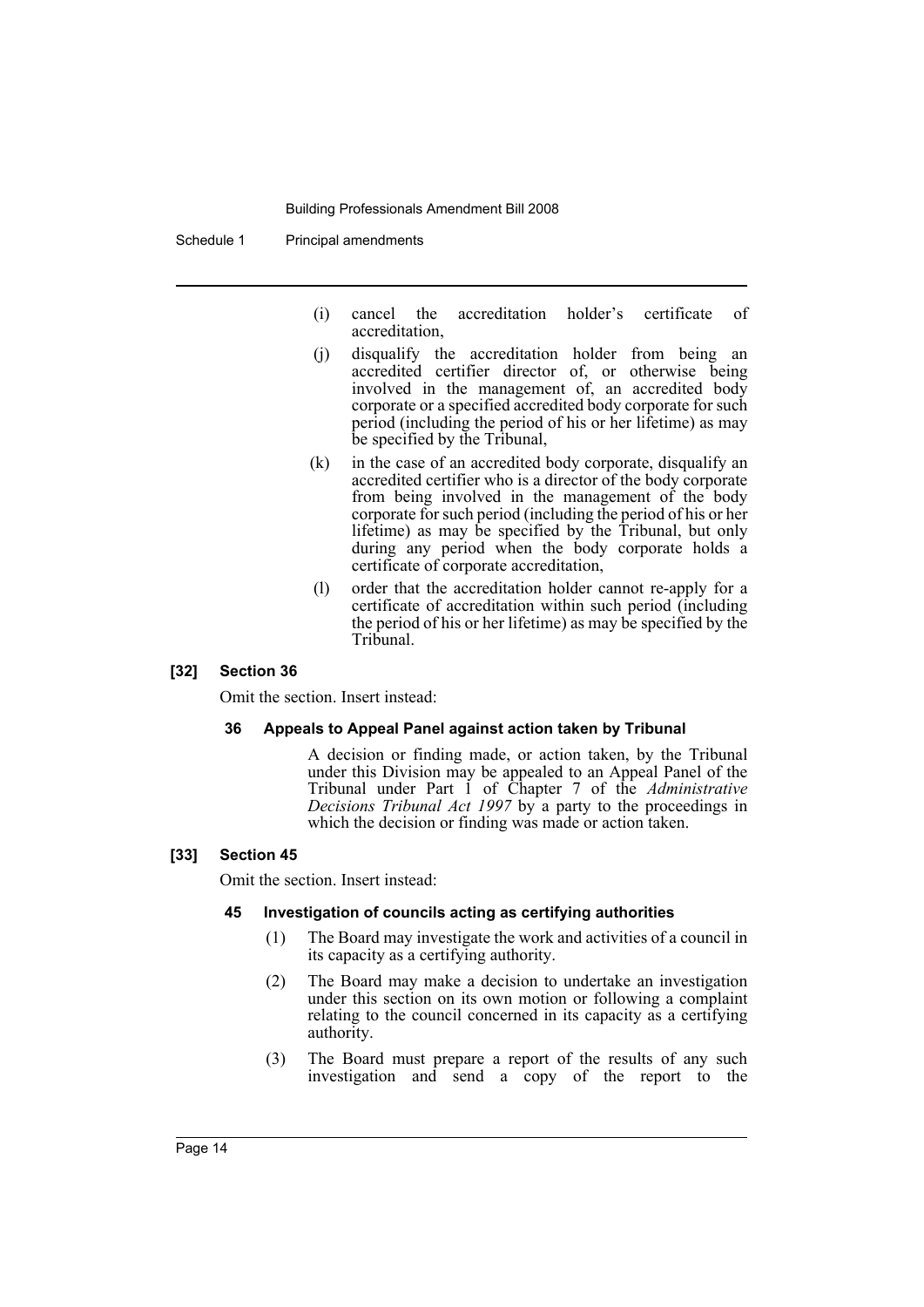Principal amendments **Schedule 1** and the set of the set of the Schedule 1 and the Schedule 1

Director-General of the Department of Local Government and to the council.

- (4) A report furnished to the council under this section must be presented at the next meeting of the council after the report is received.
- (5) Within 40 days after it receives a report under this section, a council must give written notice to the Director-General of the Department of Local Government and to the Board of the things done or proposed to be done to give effect to any recommendations contained in the report and may make submissions in relation to any matter contained in the report.
- (6) The Board must take into account any submissions received in accordance with subsection (5) and may revise its report.
- (7) If the Board revises its report, the Board must send a copy of the revised report to the Director-General of the Department of Local Government and to the council.
- (8) The Board is to make a copy of its report in its final form publicly available.
- (9) If satisfied, as a result of an investigation under this section, that an accreditation holder is or may be guilty of unsatisfactory professional conduct or professional misconduct, the Board may take any action under Part 3 in relation to any matter arising from the report that it could take in relation to a complaint, including applying to the Tribunal for a disciplinary finding in accordance with section 31.
- (10) The Tribunal may take any action under Division 5 of Part 3 in relation to a matter arising from the report that is referred to the Tribunal by the Board that it could take in relation to a complaint. **Note.** Section 117B of the *Environmental Planning and Assessment Act 1979* provides for further action that may be taken against a council as a result of an investigation under section 45 of this Act.

#### **[34] Section 46 Investigation of accredited certifiers and building professionals**

Omit section 46 (1) and (2). Insert instead:

- (1) The Board may investigate the work and activities of:
	- (a) an accredited certifier in his, her or its capacity as a certifying authority, or
	- (b) an accredited certifier when carrying out certification work on behalf of an accredited body corporate or a council, or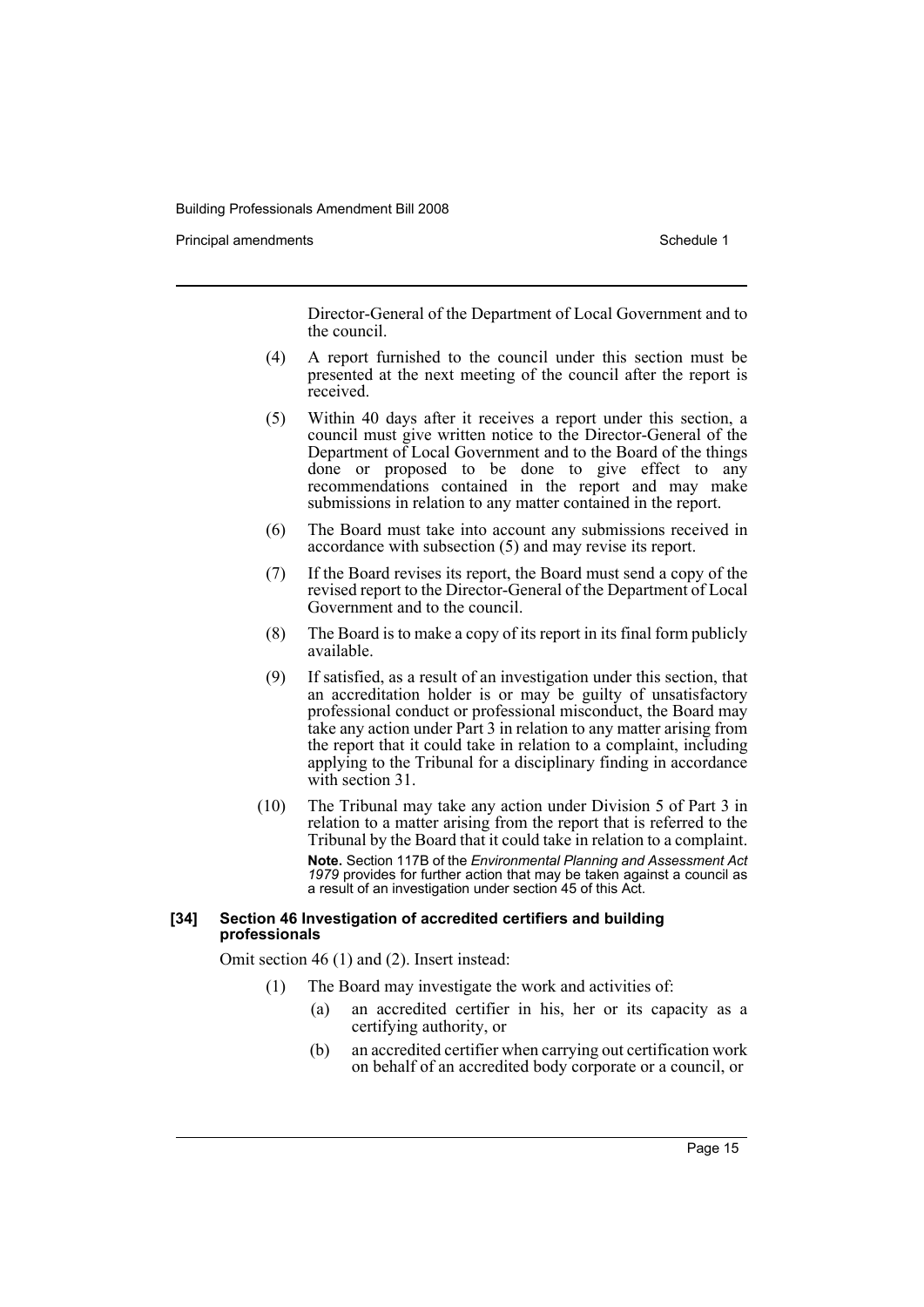Schedule 1 Principal amendments

- (c) an accredited certifier director, or
- (d) a building professional.
- (2) The Board must prepare a report of the results of any such investigation.

#### **[35] Sections 48 (1), 49 (1) and 57 (1)**

Insert "or for any purpose in connection with proceedings before the Tribunal on an application or referral under this Act<sup>5</sup> after "Part 3 or 4" wherever occurring.

### **[36] Section 60**

Omit the section. Insert instead:

### **60 Record keeping by accreditation holders**

(1) An accreditation holder must, in accordance with the regulations, cause such documents and records to be kept as are prescribed by the regulations.

Maximum penalty: 50 penalty units.

- (2) If the Board requests, by notice in writing served on an accreditation holder, that the accreditation holder provide a copy to the Board of any document or record required to be kept under subsection (1):
	- (a) the accreditation holder must provide a copy of the document or record to the Board within the time specified in the notice, and
	- (b) the accreditation holder must verify any such document or record in the manner, if any, specified in the notice.

Maximum penalty: 50 penalty units.

(3) Without limiting subsection (2), a notice may specify that a document or record is to be verified by statutory declaration.

#### **[37] Section 61 Board to be notified of certain events**

Insert after section 61 (3):

- (4) An accredited body corporate must notify the Board in writing of each of the following events within 7 days after becoming aware of the event:
	- (a) if the body corporate ceases to have at least one director who is an accredited certifier,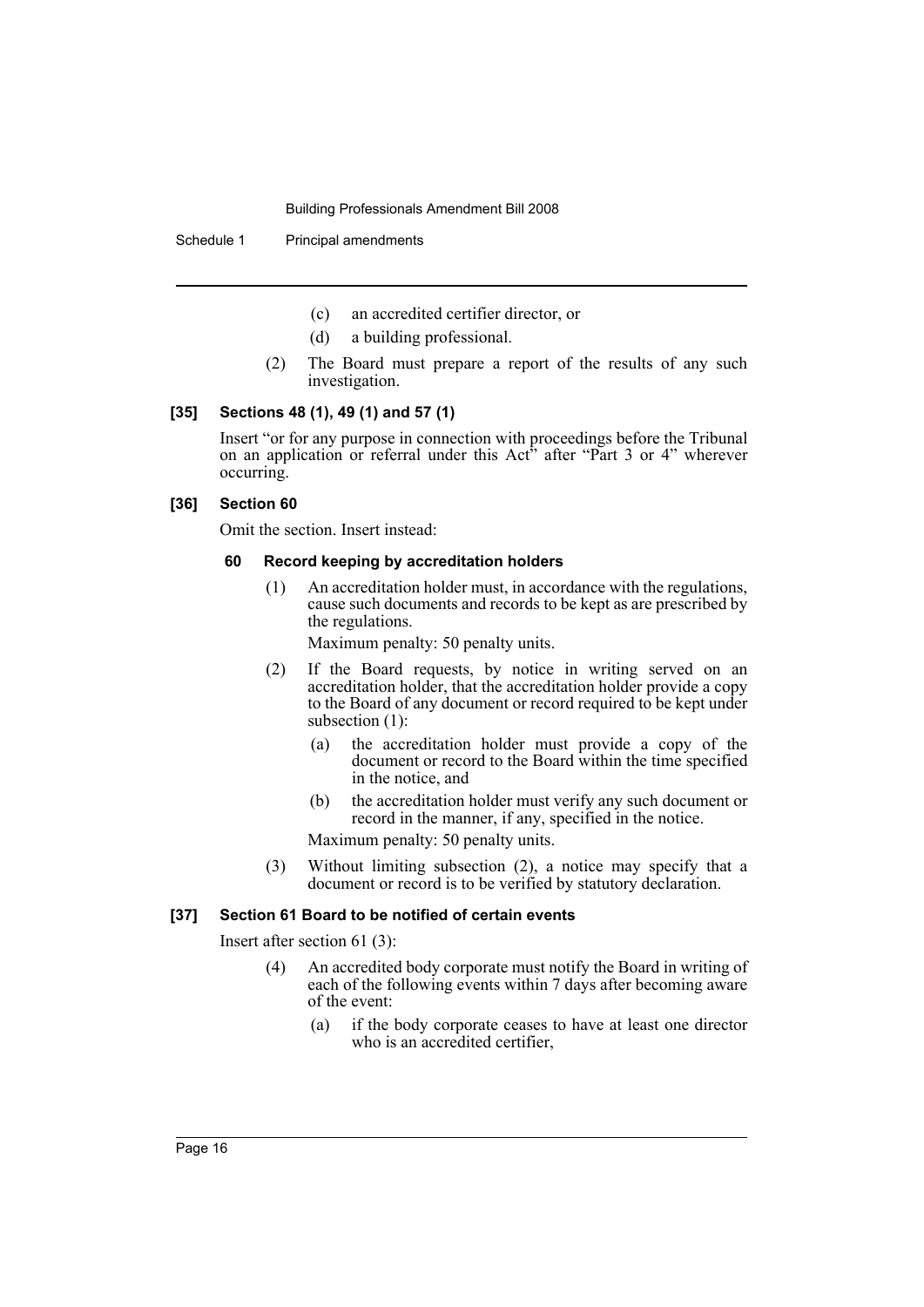Principal amendments **Schedule 1** and the set of the set of the Schedule 1 and the Schedule 1

- (b) if the body corporate ceases to have as directors or employ at least 2 other persons who are accredited certifiers.
- Maximum penalty: 50 penalty units.

### **[38] Section 66 Conflicts of interest**

Omit section 66 (3). Insert instead:

- (3) Subsection (1) (d) does not make it an offence for an accredited certifier who is an employee of a council to issue a Part 4A certificate in relation to development that is to be carried out in the area of the council if:
	- (a) the certificate relates to development for which the council is not the consent authority, and
	- (b) the accredited certifier issues the certificate otherwise than on behalf of the council, but in the course of his or her employment with the council.
- (3A) Subsection (1) (d) does not make it an offence for an accredited certifier employed or engaged by a council to issue a Part 4A certificate or complying development certificate on behalf of the council in relation to development that is to be carried out in the area of the council.

### **[39] Section 66 (5) and (6)**

Insert after section 66 (4):

- (5) Subsection (1) extends to prohibiting an accredited certifier who is a director of or employed by an accredited body corporate from issuing a Part 4A certificate or complying development certificate in circumstances where the body corporate, or another accredited certifier who is a director or employee of the body corporate, would be prohibited from issuing the certificate under that subsection.
- (6) If a director or employee of an accredited body corporate contravenes subsection (1), the body corporate is taken to have also contravened that subsection.

#### **[40] Sections 66A and 66B**

Insert after section 66:

#### **66A Limit on income derived from certification work**

(1) An accredited certifier must not obtain income for certification work in respect of development if that income exceeds the limit determined in accordance with the regulations when it is added to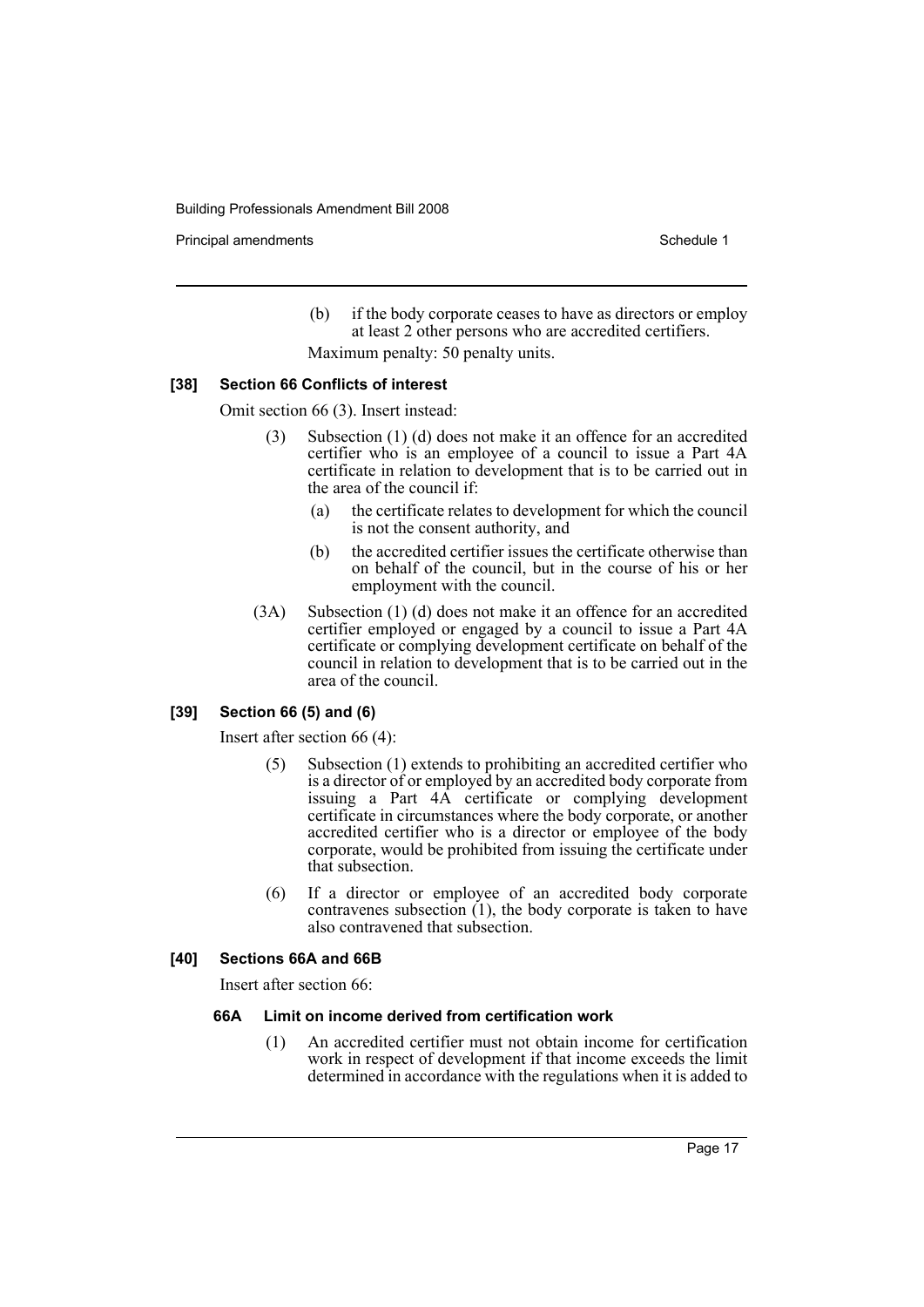Schedule 1 Principal amendments

any other income obtained by the accredited certifier for certification work in respect of other development where the same person was involved as the owner, principal contractor or person who engages the principal contractor.

Maximum penalty: 300 penalty units.

- (2) Subsection (1) does not apply to the income that the accredited certifier concerned obtains by carrying out certification work on behalf of a council or as an employee of an accredited body corporate.
- (3) The regulations may make provision for or with respect to the following:
	- (a) the way in which any limit is to be determined for the purposes of subsection (1),
	- (b) without limiting paragraph (a), providing for any such limit to be determined by reference to the total amount of income derived during a specified period,
	- (c) what constitutes income for the purposes of this section,
	- (d) the granting of exemptions by the Board (with or without conditions) from all or any of the provisions of this section or the regulations made for the purposes of this section.

#### **66B Limit on issue of development certificates by employed accredited certifiers**

(1) An accredited certifier who is employed or engaged by a council or is employed by an accredited body corporate must not, in the course of being so employed or engaged, issue more development certificates than the number prescribed by the regulations in respect of development that involves the same owner, principal contractor or person who engages the principal contractor.

Maximum penalty: 300 penalty units.

- (2) The regulations may make provision for or with respect to the following:
	- (a) providing for the number referred to in subsection (1) to be determined by reference to the total number of development certificates issued during a specified period,
	- (b) the granting of exemptions by the Board (with or without conditions) from all or any of the provisions of this section or the regulations made for the purposes of this section.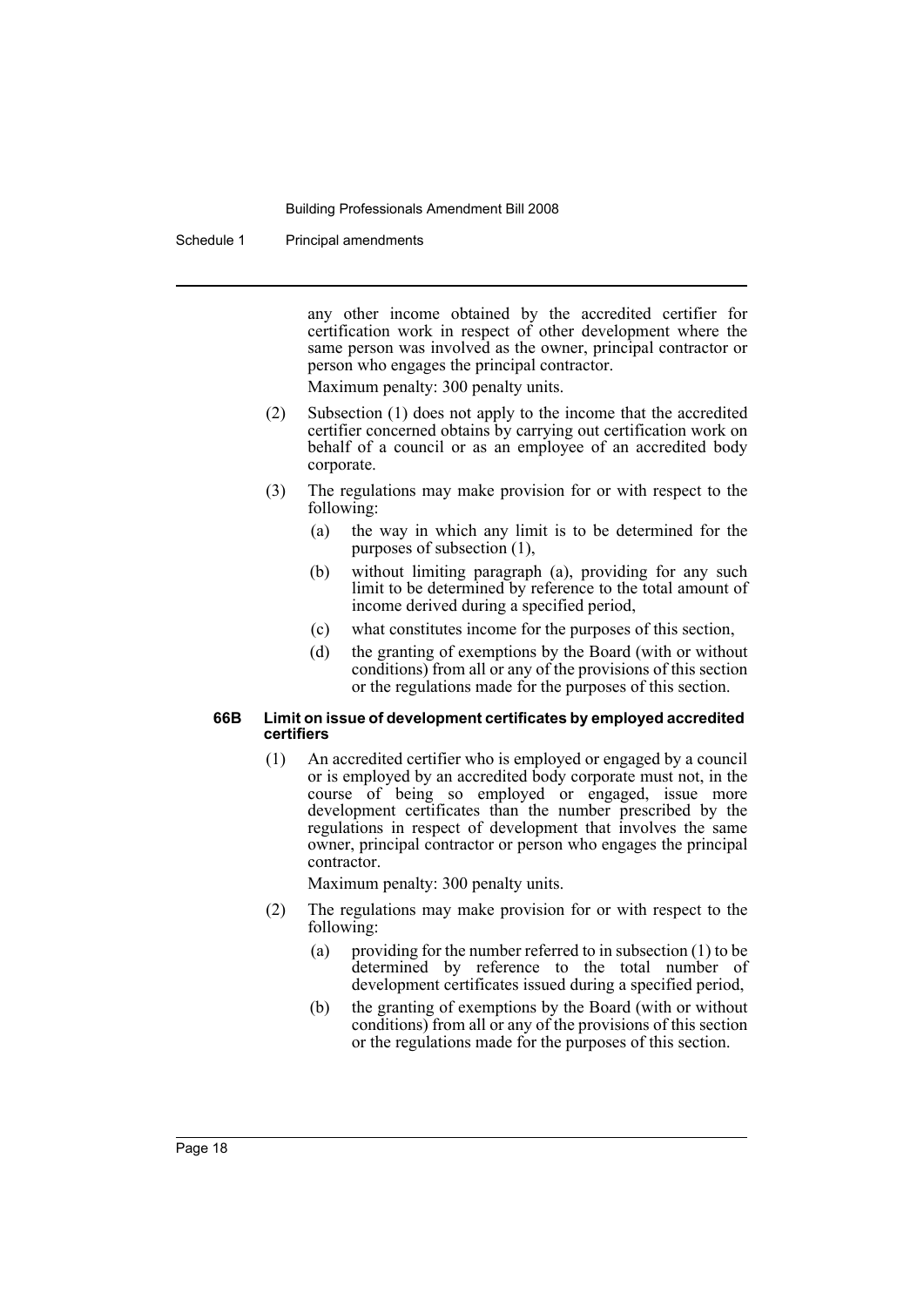Principal amendments **Schedule 1** and the set of the set of the Schedule 1 and the Schedule 1

### **[41] Part 6, Division 3A**

Insert after Division 3 of Part 6:

### **Division 3A Approval required for certain certification work**

### **71A Accredited certifier to obtain approval before undertaking certain certification work**

- (1) An accredited certifier must not, without first obtaining the written approval of the Board, carry out certification work in relation to development of a type prescribed by the regulations if the person for whom the development is carried out, or a contractor or other person carrying out the development, is a prescribed person.
- (2) An accredited certifier must comply with any conditions imposed on the approval by the Board.
- (3) The Board may refuse to grant approval under this section and must refuse in the circumstances prescribed by the regulations.
- (4) A contravention of this section by an accredited certifier is capable of being professional misconduct or unsatisfactory professional conduct.
- (5) Subsection (1) does not require the accredited certifier concerned to obtain the written approval of the Board for the carrying out of certification work as an employee of an accredited body corporate so long as the accredited body corporate has obtained that approval.
- (6) This section does not apply to the following:
	- (a) certification work carried out by an accredited certifier as an employee of a council,
	- (b) certification work of a kind referred to in paragraph (c) of the definition of *certification work* in section  $\overline{3}$  (1).
- (7) In this section, *prescribed person* means a person included on a list kept by the Board under section 71B.

### **71B List of prescribed persons**

- (1) The Board may keep a list of prescribed persons for the purposes of section 71A and is to make that list available on request.
- (2) The Board may include a person on the list only in accordance with the regulations.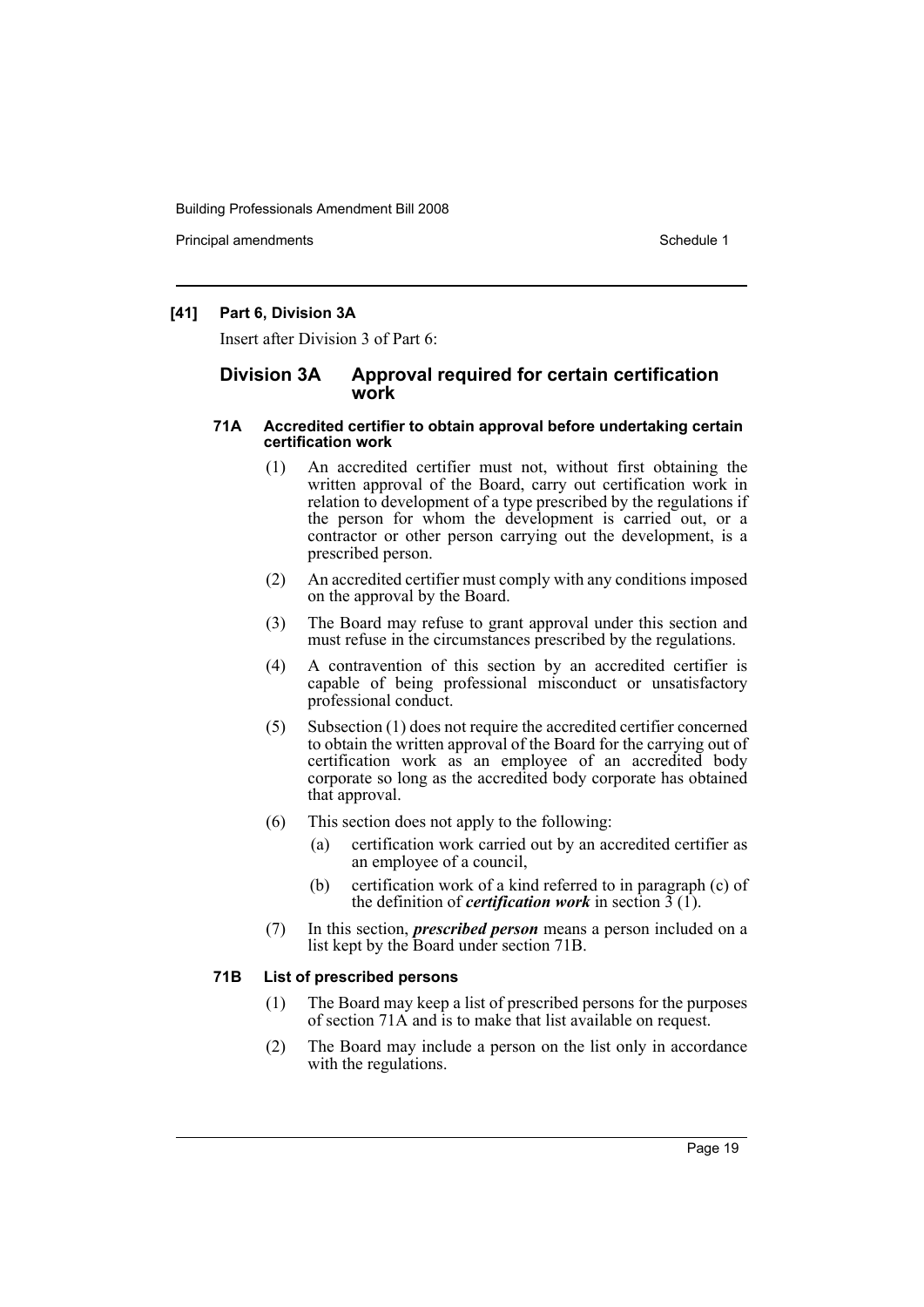Schedule 1 Principal amendments

- (3) The Board must give notice in writing to a person of its intention to include the person on the list.
- (4) The notice must include:
	- (a) the reasons why the Board is of the opinion that the person should be included on the list, and
	- (b) a statement that the person may make submissions to the Board within the period of 14 days after receipt of the notice as to why the person should not be included on the list.
- (5) The Board is to consider any submissions made to it during that 14-day period.
- (6) If, after considering any submissions, the Board determines to include the person on the list, the Board is to give the person notice in writing of its decision.
- (7) The Board may remove a person from the list at any time.
- (8) If the Board removes a person from the list, it must give notice in writing to the person of the person's removal from the list.

#### **71C Exclusion of liability of the State and others**

- (1) This section applies to civil proceedings for damages or other compensation brought against the State, the Board, a member of the Board, the Director, a member of a committee appointed under this Act or a person acting under the direction of the Board or the Director.
- (2) No amount of damages or other compensation is payable in any such civil proceedings to the extent that:
	- (a) the claim is made in connection with the exercise of any functions under this Division, and
	- (b) the claim is based on alleged negligence or other breach of duty (including statutory duty) arising because of the exercise of, or the failure to exercise, any function under this Division.

### **[42] Sections 72–72C**

Omit section 72. Insert instead:

#### **72 Acting in a manner not authorised by certificate of individual accreditation**

A person who is the holder of a certificate of individual accreditation must not do any thing that is required by law to be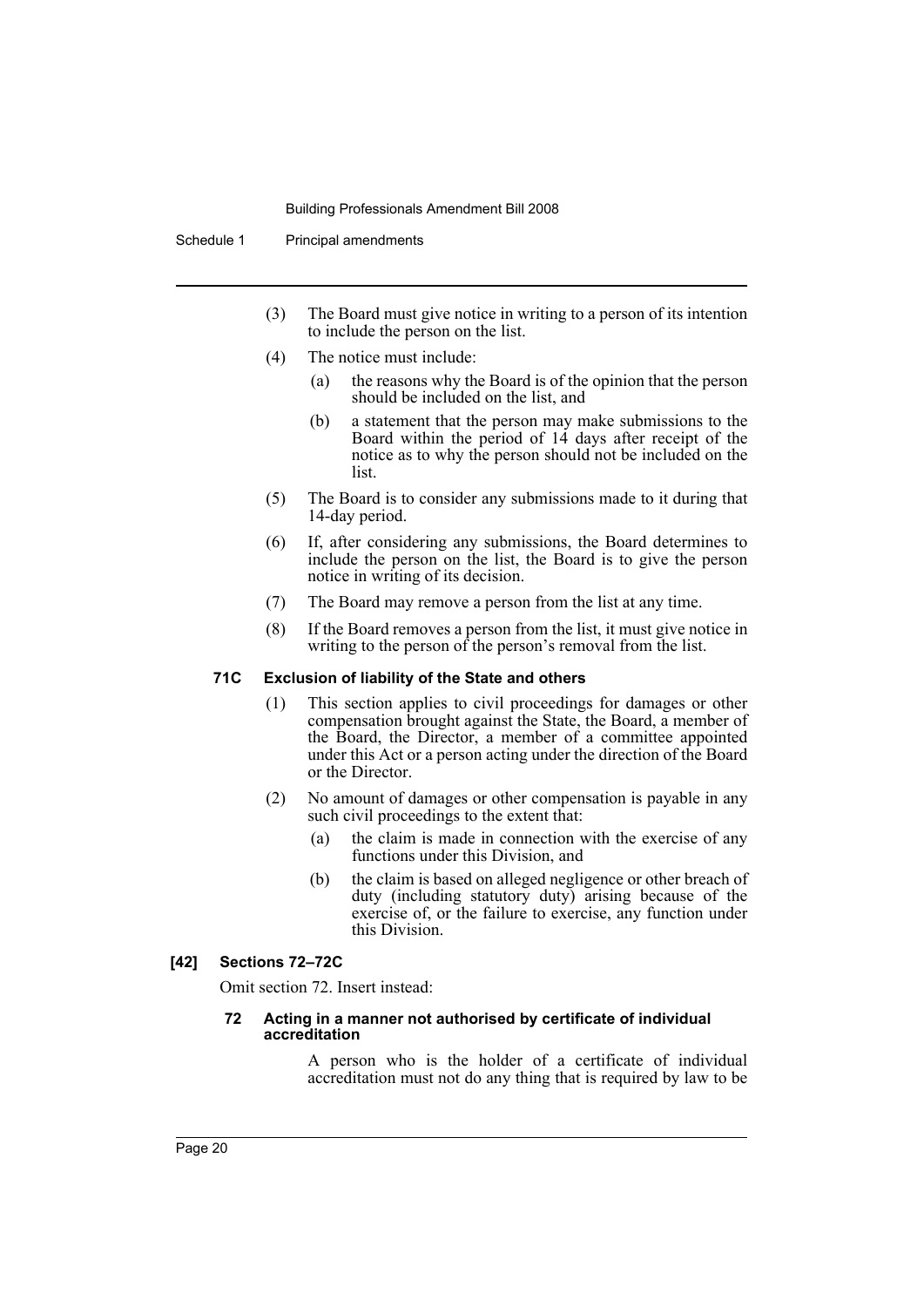Principal amendments **Schedule 1** and the set of the set of the Schedule 1 and the Schedule 1

done by a person with accreditation under this Act unless the person's certificate of accreditation authorises the doing of that thing.

Maximum penalty: 300 penalty units.

#### **72A Responsibilities of accredited certifier directors**

- (1) An accredited certifier director of an accredited body corporate must ensure the following in relation to certification work undertaken by the body corporate:
	- (a) that the body corporate complies with the requirements of this and any other Act in the carrying out of the certification work and that appropriate management systems are in place to ensure that the body corporate complies with those requirements,
	- (b) that the certification work is allocated to, and undertaken by, a director or an employee of the body corporate who is the holder of a certificate of accreditation that authorises the holder to carry out that work,
	- (c) that the person for whom the certification work is undertaken is kept informed as to the identity of the individual accredited certifier who is undertaking the work.

Maximum penalty: 300 penalty units.

- (2) An accredited certifier director of an accredited body corporate has a duty to report to the Board any possible unsatisfactory professional conduct or professional misconduct of the body corporate or another director or employee of the body corporate who is an accredited certifier as soon as practicable after becoming aware of the conduct.
- (3) A contravention of subsection (2) by an accredited certifier director is capable of being unsatisfactory professional conduct or professional misconduct.
- (4) If there is more than one accredited certifier director of a body corporate, this section applies equally to each of those directors.

#### **72B Responsibilities of person with individual accreditation acting on behalf of accredited body corporate or council**

A person who holds a certificate of individual accreditation and who is a director of, or employed by, an accredited body corporate or a council:

(a) is not excused from compliance with any of the person's obligations under this or any other Act in relation to any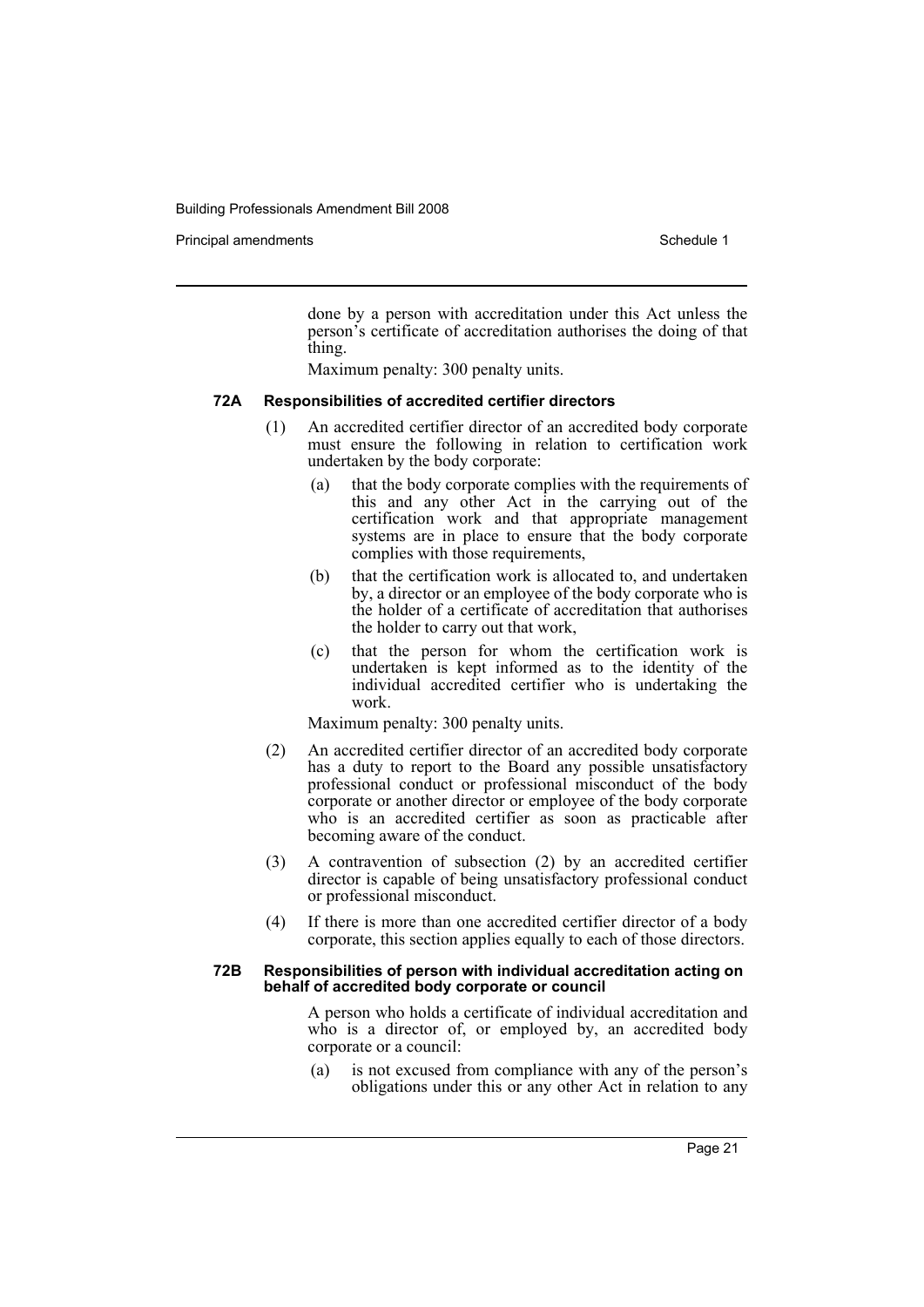Schedule 1 Principal amendments

certification work done by the person on behalf of or in the name of the body corporate or council, and

(b) is subject to the same requirements in relation to the carrying out of the functions of a certifying authority on behalf of the council or the accredited body corporate as if he or she were the certifying authority.

### **72C Requirements of accredited body corporate**

- (1) An accredited body corporate must ensure that any certification work that is done in the name of or on behalf of the body corporate is done by a director or employee of the body corporate who is the holder of a certificate of individual accreditation that authorises the director or employee to do that certification work. Maximum penalty: 1,000 penalty units.
- (2) A reference in subsection (1) to certification work that is done in the name of or on behalf of a body corporate includes a reference to certification work done in the name of or on behalf of a council that has engaged the body corporate to undertake that work in its name or on its behalf.
- (3) An accredited body corporate must not undertake any certification work during any period in which it does not have at least one director who is an accredited certifier.

Maximum penalty: 1,000 penalty units.

(4) If an accredited body corporate has failed, for a continuous period of 3 months, to have as directors or employ at least 3 persons who are accredited certifiers, the accredited body corporate must not undertake any certification work until it has as directors or employs at least 3 persons who are accredited certifiers and has notified the Board in writing of that fact.

Maximum penalty: 1,000 penalty units.

### **[43] Section 73A**

Insert after section 73:

### **73A Terms of contracts**

(1) The regulations may provide that a contract entered into by an accredited certifier relating to the appointment of the accredited certifier as a principal certifying authority or the carrying out of certification work by the accredited certifier must contain provisions to the effect of those prescribed by the regulations or may not contain provisions to the effect of those prescribed by the regulations.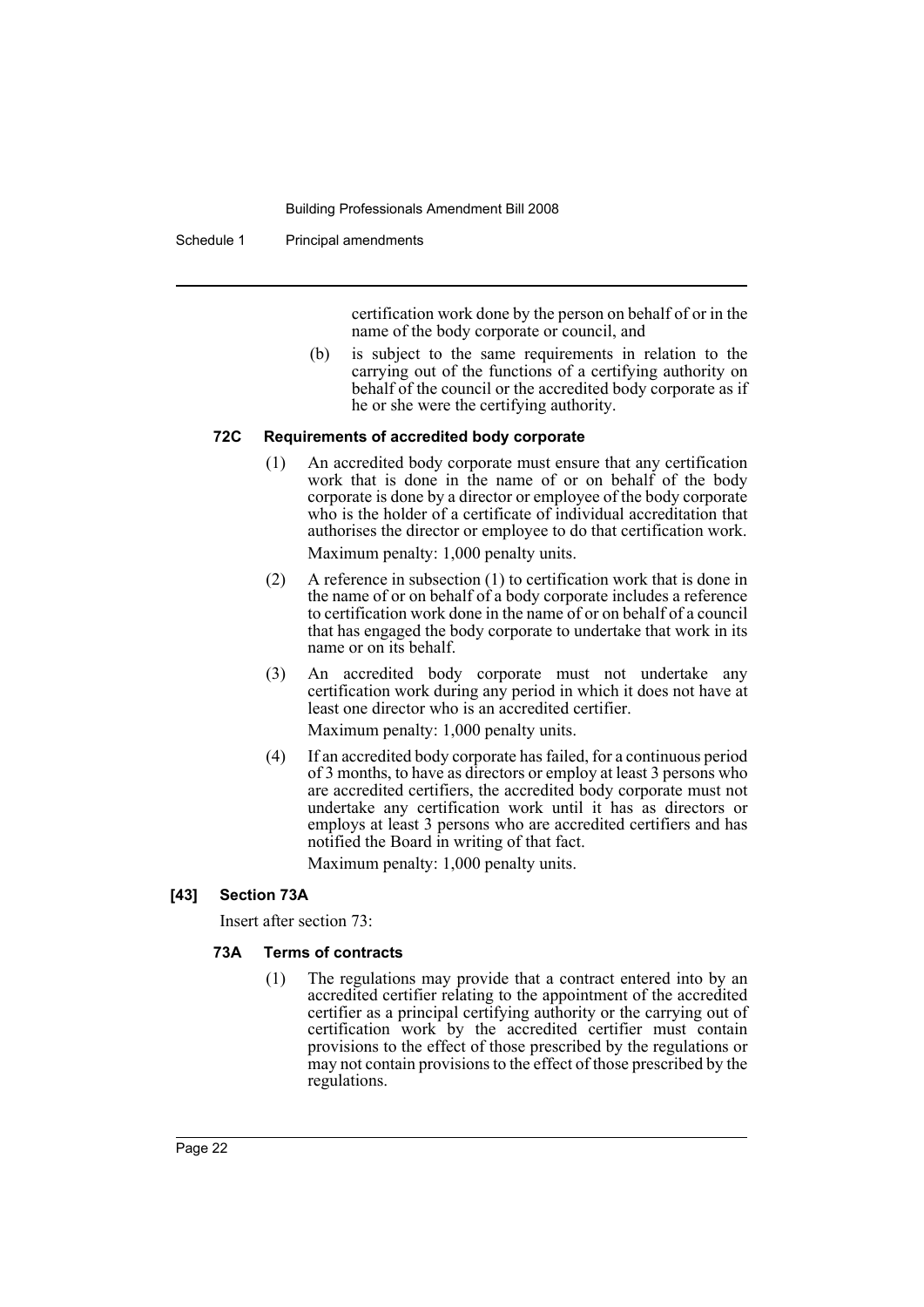Principal amendments **Schedule 1** and the set of the set of the Schedule 1 and the Schedule 1

- (2) Entering into a contract in contravention of the regulations made for the purposes of this section is capable of being unsatisfactory professional conduct or professional misconduct.
- (3) This section does not apply to the carrying out of certification work on behalf of a council by an accredited certifier employed by the council.

### **[44] Part 6A**

Insert after Part 6:

# **Part 6A Requirements relating to councils**

### **74A Responsibilities of councils carrying out certification work**

A council must ensure that any certification work of a class prescribed by the regulations that is done in the name of or on behalf of the council is done by an accredited body corporate or an accredited certifier who is the holder of a certificate of individual accreditation that authorises the holder to do that certification work.

Maximum penalty: 1,000 penalty units.

### **74B Councils to provide certain information and keep certain records**

- (1) A council is to provide to the Board such information as is required by the regulations in relation to employees, or persons engaged by the council, who perform certification work on behalf of the council.
- (2) A council is to keep such records as are required by the regulations in relation to certification work carried out on behalf of the council and in relation to employees, or persons engaged by the council, who carry out certification work on behalf of the council.
- (3) The regulations may make provision for or with respect to the following:
	- (a) the provision of information by councils under this section, including when such information is to be provided and the form in which it is to be provided,
	- (b) the keeping of records by councils under this section, including the form in which such records are to be kept and the period for which they are to be kept.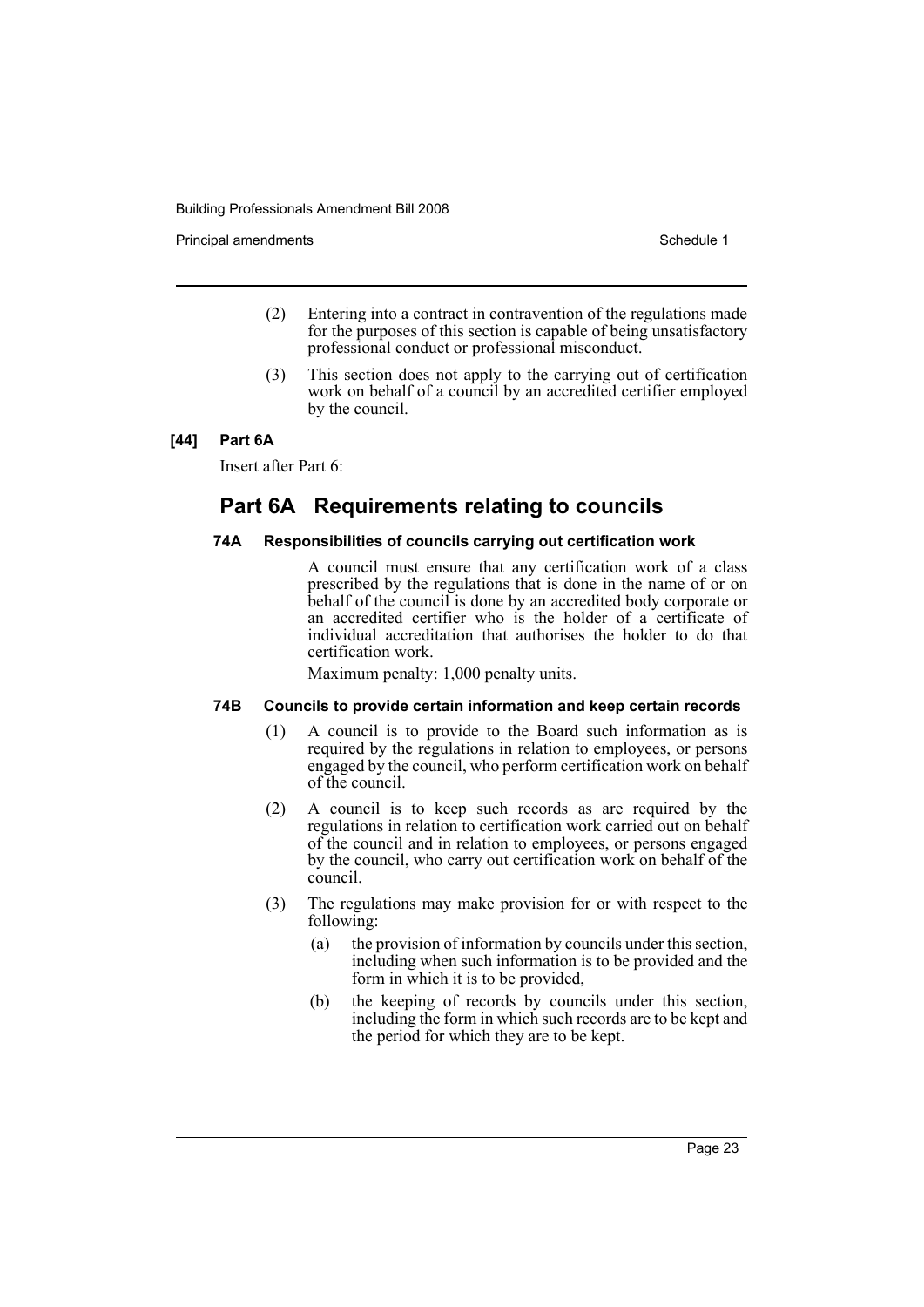Schedule 1 Principal amendments

(4) The Board may keep a register based on any of the information received under this section and may make that register available to the public.

### **74C Exemptions**

- (1) The Board may, with the approval of the Minister, exempt a council by notice in writing given to the council from any of the requirements of this Part or section 109E (1AA) of the *Environmental Planning and Assessment Act 1979*.
- (2) The approval of the Minister under subsection (1):
	- (a) may be given in relation to a particular case or a class of cases, and
	- (b) may be subject to conditions, and
	- (c) may be amended from time to time.
- (3) Any exemption given under this section:
	- (a) may be limited in time or subject to conditions, or both, and
	- (b) may be revoked by the Board by notice in writing given to the council and must be revoked if the relevant approval of the Minister is no longer in force.

### **[45] Section 84A**

Insert after section 84:

### **84A Improper influence with respect to conduct of building professional**

(1) A building professional must not seek or accept, or offer or agree to accept, any benefit of any kind, whether on his or her own behalf or on behalf of any other person for acting in contravention of the *Environmental Planning and Assessment Act 1979* or the regulations under that Act in the exercise of the functions of a building professional.

Maximum penalty: 10,000 penalty units or imprisonment for 2 years, or both.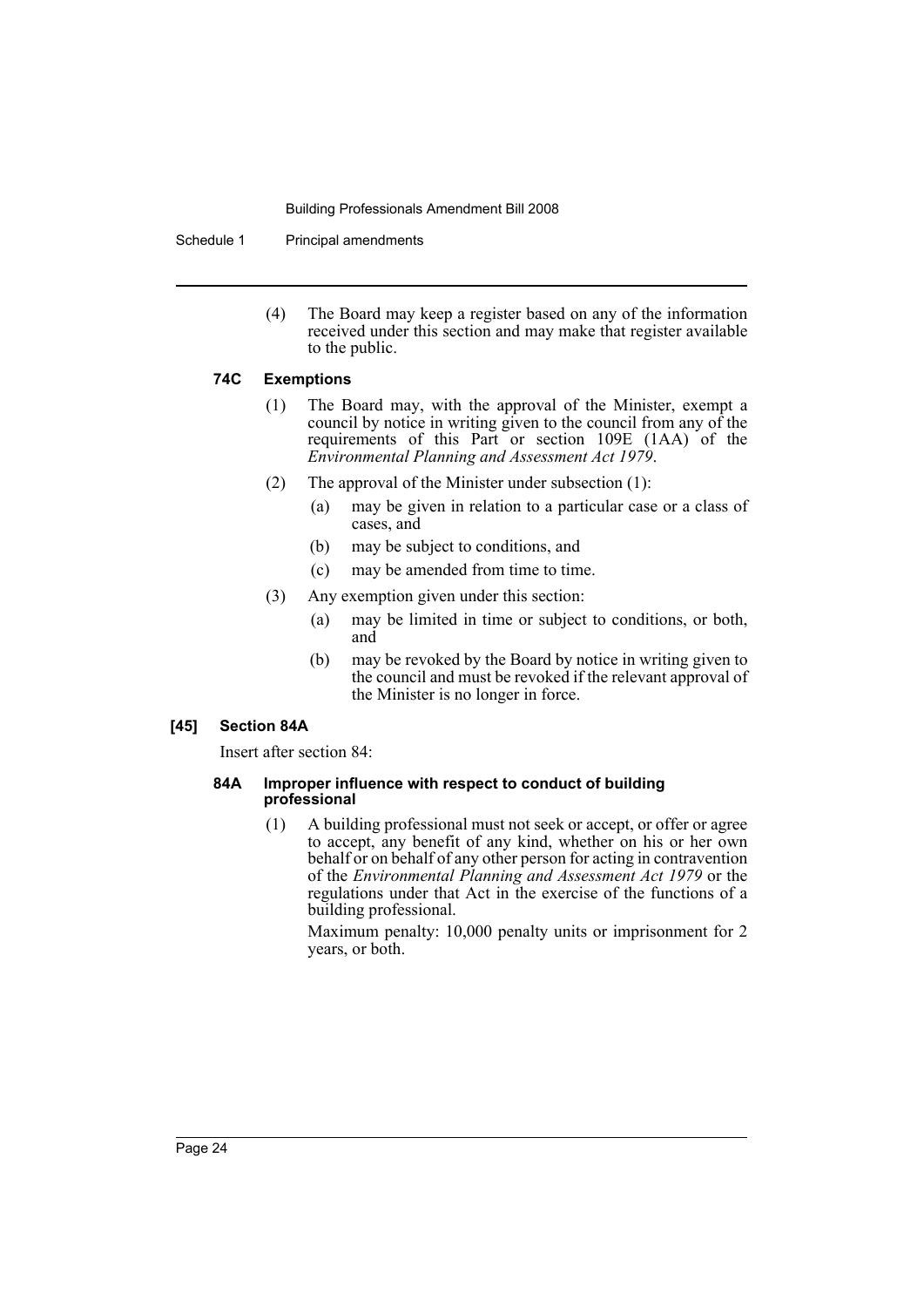Principal amendments **Schedule 1** and the set of the set of the Schedule 1 and the Schedule 1

(2) A person must not, on an understanding that a building professional will act in contravention of the *Environmental Planning and Assessment Act 1979* or the regulations under that Act in the exercise of the functions of a building professional, give, or offer or agree to give, any benefit of any kind, whether to the building professional or to any other person.

Maximum penalty: 10,000 penalty units or imprisonment for 2 years, or both.

### **[46] Section 85 False representations**

Omit section 85 (1). Insert instead:

- (1) A person who:
	- (a) issues a Part 4A certificate or complying development certificate, or a design certificate under section 109IA of the *Environmental Planning and Assessment Act 1979*, that he or she is not authorised by or under this Act or that Act to issue, or
	- (b) makes any statement that the person knows is false or misleading in a material particular in, or in connection with, a certificate referred to in paragraph (a),

is guilty of an offence against this Act.

Maximum penalty: 300 penalty units.

### **[47] Section 85 (3)**

Insert after section 85 (2):

(3) A person who falsely represents that he or she holds accreditation under this Act that authorises the doing of something under the *Environmental Planning and Assessment Act 1979*, the *Strata Schemes (Freehold Development) Act 1973* or the *Strata Schemes (Leasehold Development) Act 1986* for which such accreditation is required is guilty of an offence.

Maximum penalty: 300 penalty units.

### **[48] Section 93A**

Insert after section 93:

### **93A Offences by corporations**

(1) If a corporation contravenes, whether by act or omission, any provision of this Act or the regulations, each person who is a director of the corporation or who is concerned in the management of the corporation is taken to have contravened the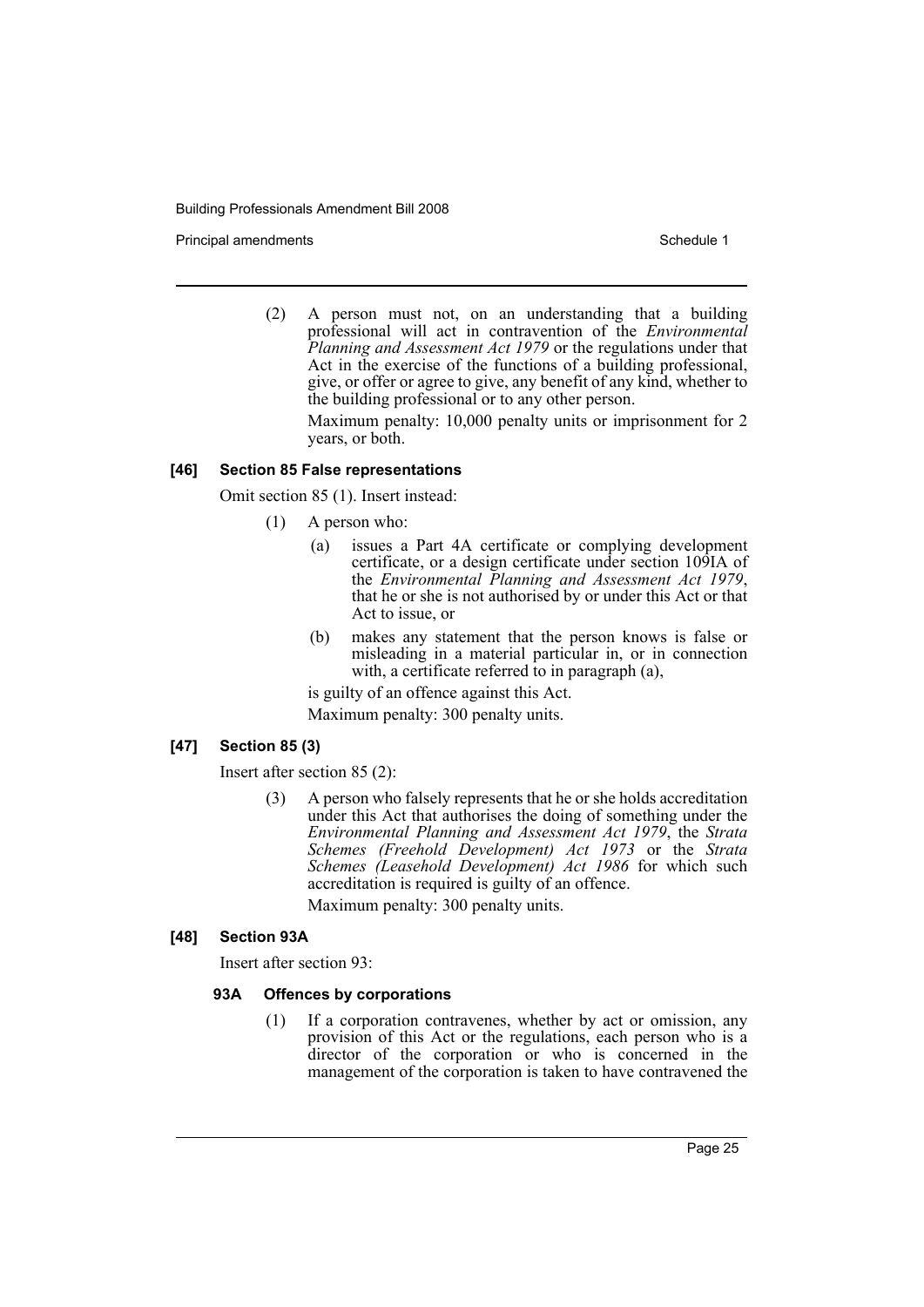Schedule 1 Principal amendments

same provision if the person knowingly authorised or permitted the contravention.

- (2) A person may be proceeded against and convicted under a provision pursuant to subsection (1) whether or not the corporation has been proceeded against or has been convicted under the provision.
- (3) Nothing in this section affects any liability imposed on a corporation for an offence committed by the corporation under this Act or the regulations.

### **[49] Section 94 Regulations**

Insert after section 94 (2) (h):

(i) exemptions from all or any of the provisions of this Act or the regulations.

### **[50] Section 94 (3) and (4)**

Insert after section 94 (2):

- (3) A regulation may apply, adopt or incorporate any publication as in force at a particular time or as in force from time to time.
- (4) The regulations may create an offence punishable by a maximum penalty of 50 penalty units.

### **[51] Schedule 2 Savings, transitional and other provisions**

Insert at the end of clause 1 (1):

*Building Professionals Amendment Act 2008*

### **[52] Schedule 2, Part 3**

Insert after Part 2:

## **Part 3 Provisions consequent on enactment of Building Professionals Amendment Act 2008**

### **10 Disciplinary provisions**

An amendment made by the *Building Professionals Amendment Act 2008* to any provision of Part 3 of this Act does not apply to or in respect of: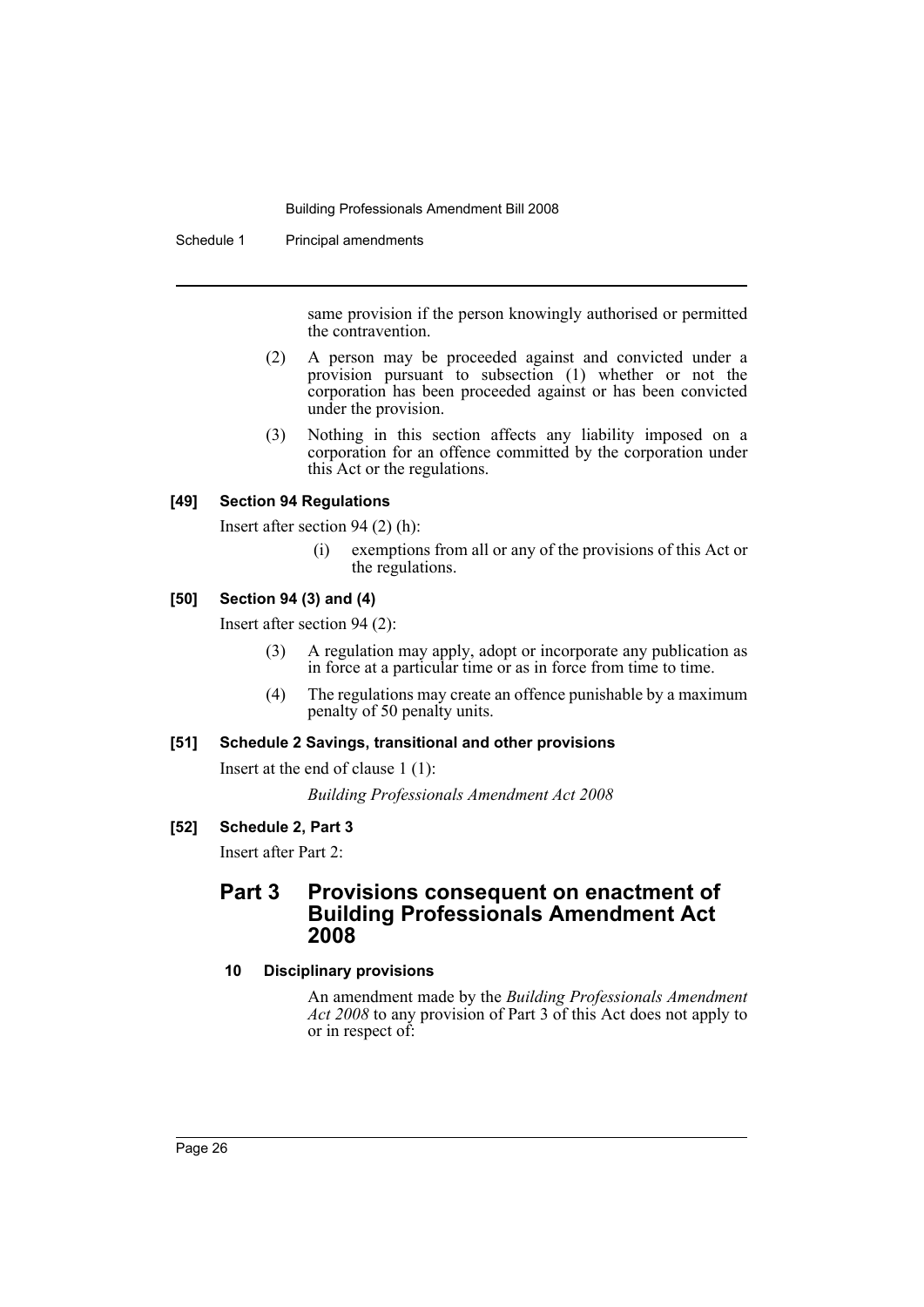Principal amendments **Schedule 1** Schedule 1

- (a) a complaint if a copy of a report prepared under section 29 on the results of the investigation of the complaint has been given to the person the subject of the complaint before the commencement of that amendment, or
- (b) any matter arising from a report of the results of an investigation under section 46 if a copy of the report has been given to the person the subject of the complaint before the commencement of that amendment.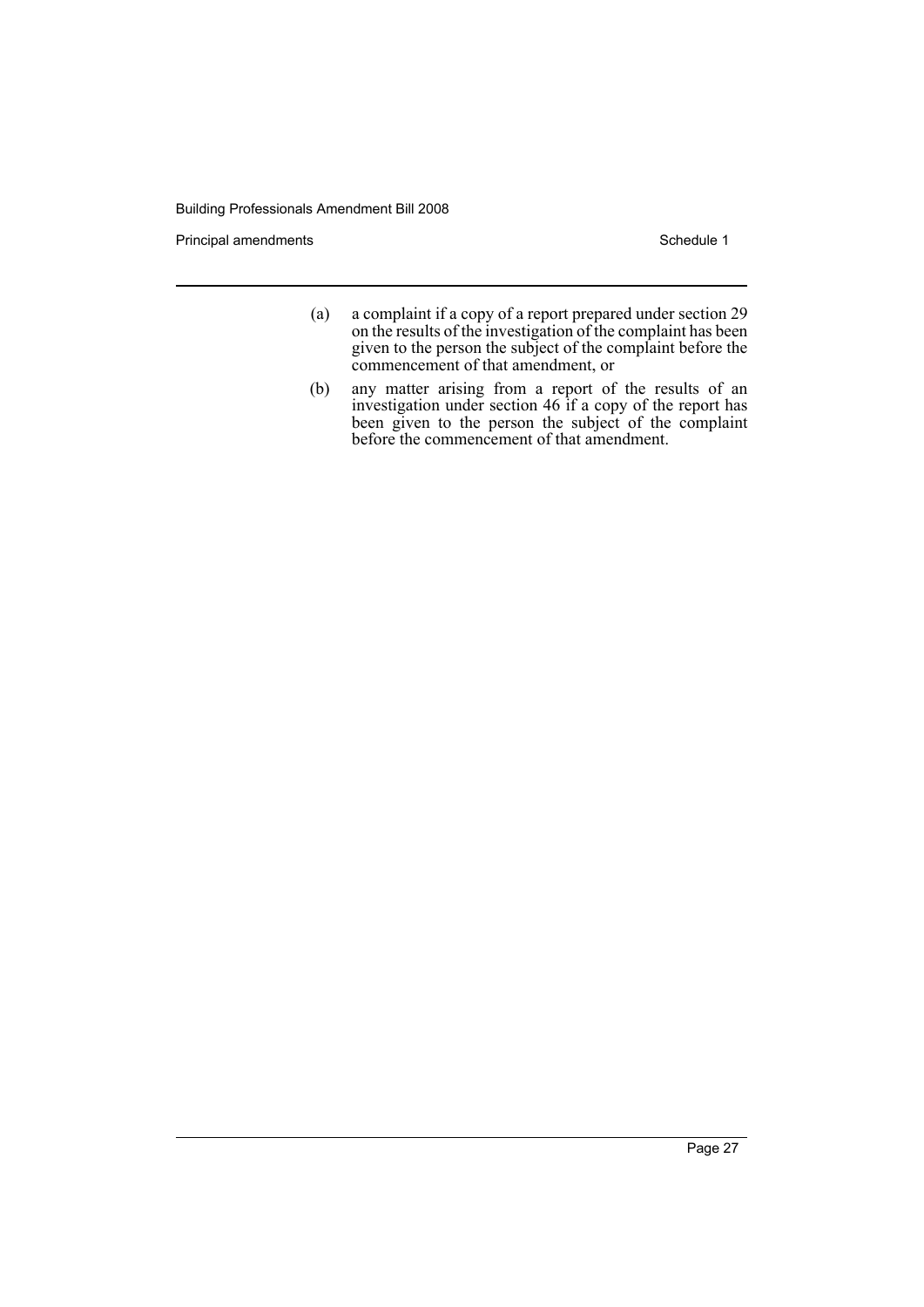Schedule 2 Consequential amendments

## <span id="page-28-0"></span>**Schedule 2 Consequential amendments**

(Section 3)

### **[1] Long title**

Omit "to provide for the accreditation of certifiers for the purposes of the *Environmental Planning and Assessment Act 1979*; to provide for the regulation of accredited certifiers, the making of complaints against accredited certifiers and the investigation of certifying authorities;".

Insert instead "to provide for the accreditation of certifiers and building professionals for the purposes of the *Environmental Planning and Assessment Act 1979*; to provide for the regulation of accredited certifiers and building professionals and the making of complaints against, and the investigation of, accredited certifiers, building professionals and certifying authorities;"

### **[2] Part 2, heading**

Insert "**and building professionals**" after "**certifiers**".

### **[3] Sections 4 (2) (b) and (c), 11 (1), 40 (1), 47 (heading) and 94 (2) (a)**

Omit "accredited certifiers" wherever occurring.

Insert instead "accreditation holders".

### **[4] Part 2, Division 2, heading and Part 6, heading**

Insert "**and building professionals**" after "**certifiers**" wherever occurring.

**[5] Section 7 (1) (b)**

Omit "as an accredited certifier".

### **[6] Section 7 (1) (g) and (h)**

Insert ", or a building professional," after "accredited certifier" wherever occurring.

### **[7] Section 7 (1) (j)**

Omit the paragraph. Insert instead:

(j) if the applicant has represented himself or herself as being an accredited certifier or a building professional when the applicant was not an accredited certifier or a building professional (as the case may be), or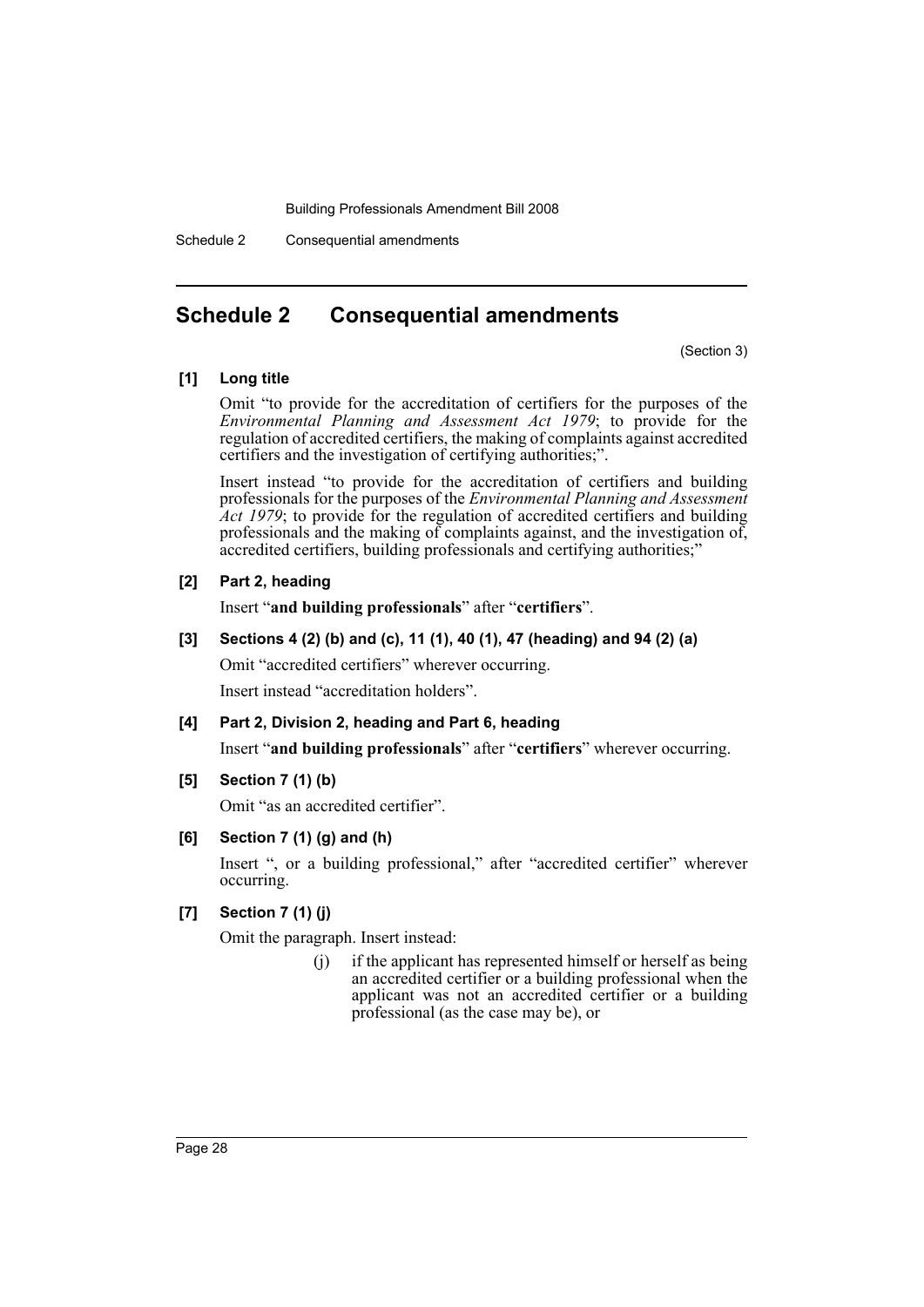Consequential amendments **Schedule 2** and 3 and 3 and 3 and 3 and 3 and 3 and 3 and 3 and 3 and 3 and 3 and 3 and 3 and 3 and 3 and 3 and 3 and 3 and 3 and 3 and 3 and 3 and 3 and 3 and 3 and 3 and 3 and 3 and 3 and 3 and

**[8] Sections 7 (2) (c), 11 (2), 12 (2) (a) and (c), 16, 17(1), 20, 21 (1), 24 (1), 25 (2), 26 (2), 27 (2), (3) and (4), 30 (2) (f), 31 (1), (2) and (5), 32 (1), 34 (1) and (3), 38 (paragraph (a) of the definition of "disciplinary action"), 39 (1) and (2), 44 (1) and (3), 46 (3) and (5), 48 (3), 61, 65 (g), 73, 82 (1) and 91 (a) and Schedule 1 (clause 10 (6) (b))**

Omit "accredited certifier" wherever occurring.

Insert instead "accreditation holder".

### **[9] Section 19**

Omit the section. Insert instead:

### **19 Definitions**

(1) In this Part:

*complaint* means a complaint about an accreditation holder made under section 21.

*disciplinary finding* means a finding of unsatisfactory professional conduct or professional misconduct.

*professional misconduct*, in relation to an accreditation holder, means conduct that is unsatisfactory professional conduct of a sufficiently serious nature to justify suspension or cancellation of the accreditation holder's certificate of accreditation.

*unsatisfactory professional conduct* of an accredited certifier means any of the following (whether consisting of an act or omission):

- (a) conduct occurring in connection with the exercise of the accredited certifier's functions as a certifying authority that falls short of the standard of competence, diligence and integrity that a member of the public is entitled to expect of a reasonably competent accredited certifier,
- (b) a contravention of this Act, the *Environmental Planning and Assessment Act 1979*, the *Strata Schemes (Freehold Development) Act 1973* or the *Strata Schemes (Leasehold Development) Act 1986*, or the regulations under any of those Acts, by the accredited certifier, whether or not he or she is prosecuted or convicted for the contravention,
- (c) a contravention by the accredited certifier of a law (whether or not a New South Wales law, and whether or not the contravention is an offence) that relates to the functions or obligations of a person as an accredited certifier or the holder of an equivalent authorisation, or involves fraud or dishonesty, whether or not he or she is prosecuted or convicted for the contravention,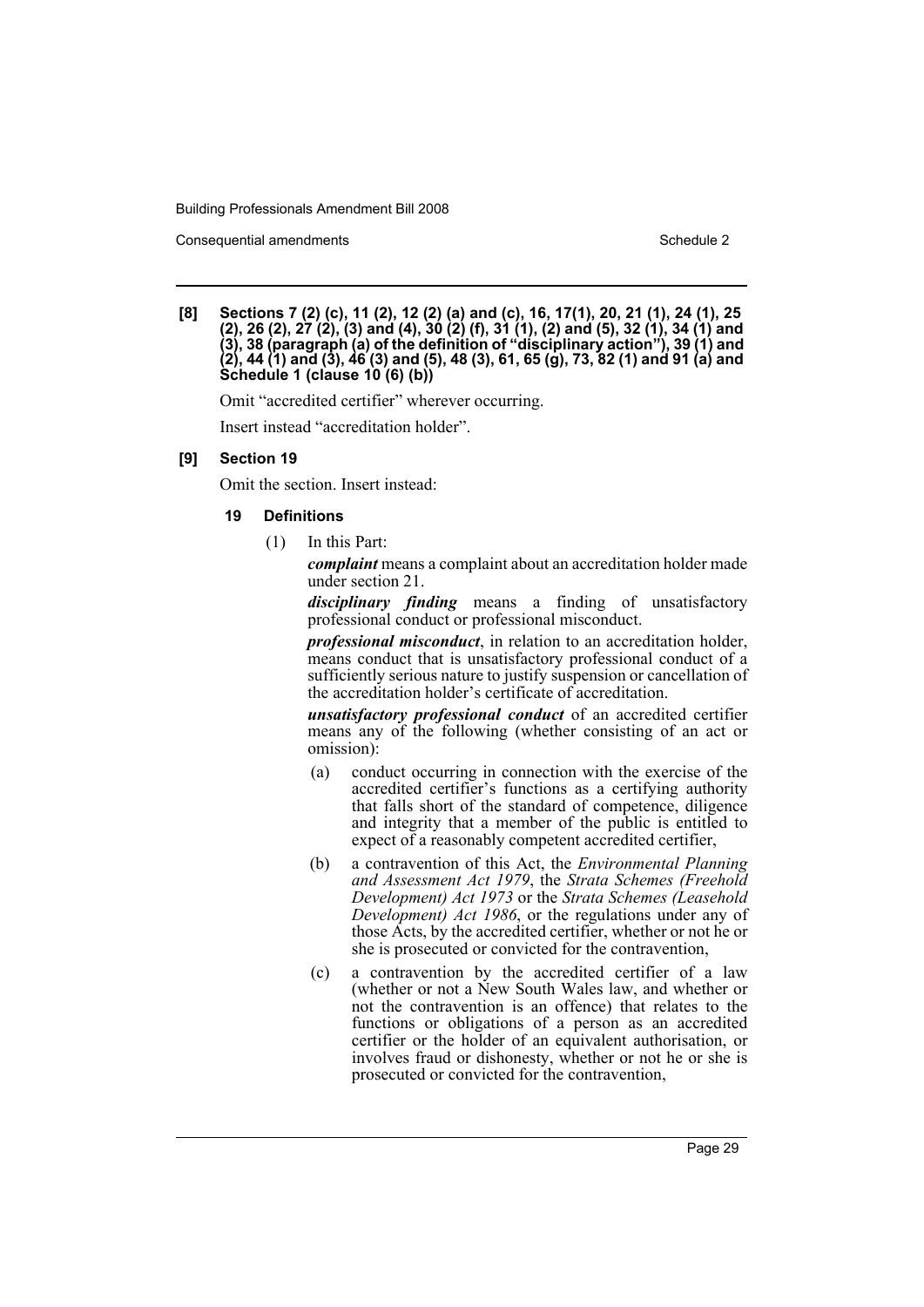Schedule 2 Consequential amendments

- (d) a failure to comply with a statutory or other duty, or a contractual obligation, imposed on the accredited certifier by or in accordance with a law (whether or not a New South Wales law) that relates to the functions or obligations of a person as an accredited certifier or the holder of an equivalent authorisation,
- (e) the exercise by the accredited certifier of functions as a certifying authority in a partial manner,
- (f) the wilful disregard by the accredited certifier of matters to which the accredited certifier is required to have regard in exercising functions as a certifying authority,
- (g) a failure by the accredited certifier to comply with any relevant code of conduct contained in the accreditation scheme,
- (h) a failure by the accredited certifier to comply with a term or condition of the certificate of accreditation,
- (i) a failure by an accredited certifier to comply with an order of the Board or the Tribunal under this Act,
- (j) a failure by the accredited certifier, without reasonable excuse, to comply with a direction or requirement under Part 5.
- (k) wilfully misleading or obstructing the Board in the exercise of any function under this Part or Part 4 or 5,
- (l) any other improper or unethical conduct of the accredited certifier that indicates that he or she is unfit to properly carry out the duties of an accredited certifier,
- (m) any conduct specified by a provision of this Act as being capable of being unsatisfactory professional conduct or professional misconduct or any other conduct prescribed by the regulations for the purposes of this definition.

*unsatisfactory professional conduct* of a building professional means any of the following (whether consisting of an act or omission):

- (a) conduct occurring in connection with the exercise of the building professional's functions that falls short of the standard of competence, diligence and integrity that a member of the public is entitled to expect of a reasonably competent building professional,
- (b) a contravention of this Act or the *Environmental Planning and Assessment Act 1979*, or the regulations under either of those Acts, by the building professional, whether or not he or she is prosecuted or convicted for the contravention,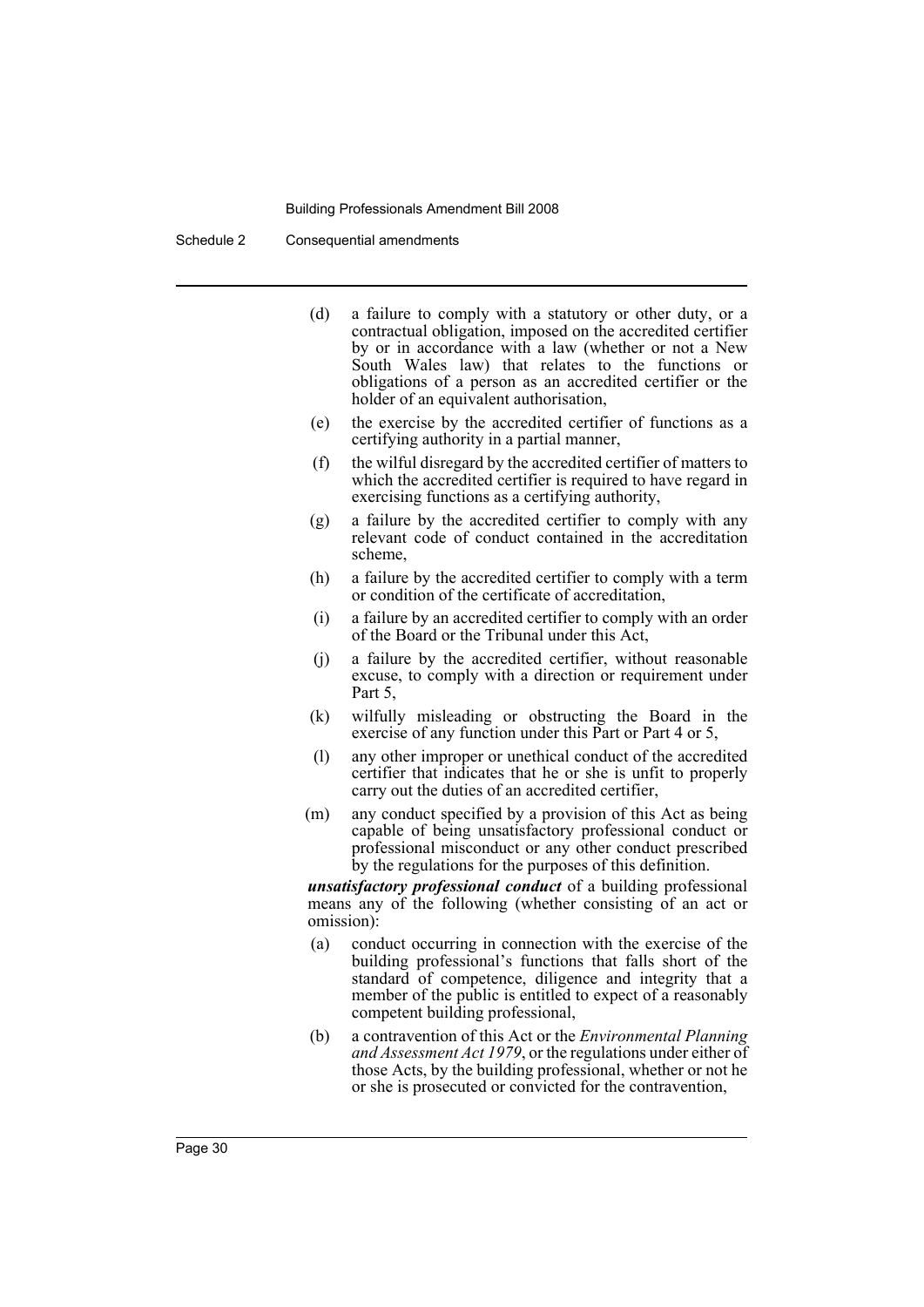Consequential amendments **Schedule 2** and 3 and 3 and 3 and 3 and 3 and 3 and 3 and 3 and 3 and 3 and 3 and 3 and 3 and 3 and 3 and 3 and 3 and 3 and 3 and 3 and 3 and 3 and 3 and 3 and 3 and 3 and 3 and 3 and 3 and 3 and

- (c) a contravention by the building professional of a law (whether or not a New South Wales law, and whether or not the contravention is an offence) that relates to the functions or obligations of a person as a building professional or the holder of an equivalent authorisation, or involves fraud or dishonesty, whether or not he or she is prosecuted or convicted for the contravention,
- (d) a failure to comply with a statutory or other duty, or a contractual obligation, imposed on the building professional by or in accordance with a law (whether or not a New South Wales law) that relates to the functions or obligations of a person as a building professional or the holder of an equivalent authorisation,
- (e) the wilful disregard by the building professional of matters to which he or she is required to have regard in exercising his or her functions as a building professional,
- (f) a failure by the building professional to comply with any relevant code of conduct contained in the accreditation scheme,
- (g) a failure by the building professional to comply with a term or condition of the certificate of accreditation,
- (h) a failure by the building professional to comply with an order of the Board or the Tribunal under this Act,
- (i) a failure by the building professional, without reasonable excuse, to comply with a direction or requirement under Part 5,
- (j) wilfully misleading or obstructing the Board in the exercise of any function under this Part or Part 4 or 5,
- (k) any other improper or unethical conduct of the building professional that indicates that he or she is unfit to properly carry out the duties of a building professional,
- (l) any conduct specified by a provision of this Act as being capable of being unsatisfactory professional conduct or professional misconduct or any other conduct prescribed by the regulations for the purposes of this definition.
- (2) A reference in this Part (however expressed) to the exercise by an accredited certifier of the functions of a certifying authority includes a reference to the exercise by the accredited certifier of the functions of a certifying authority on behalf of a council or an accredited body corporate.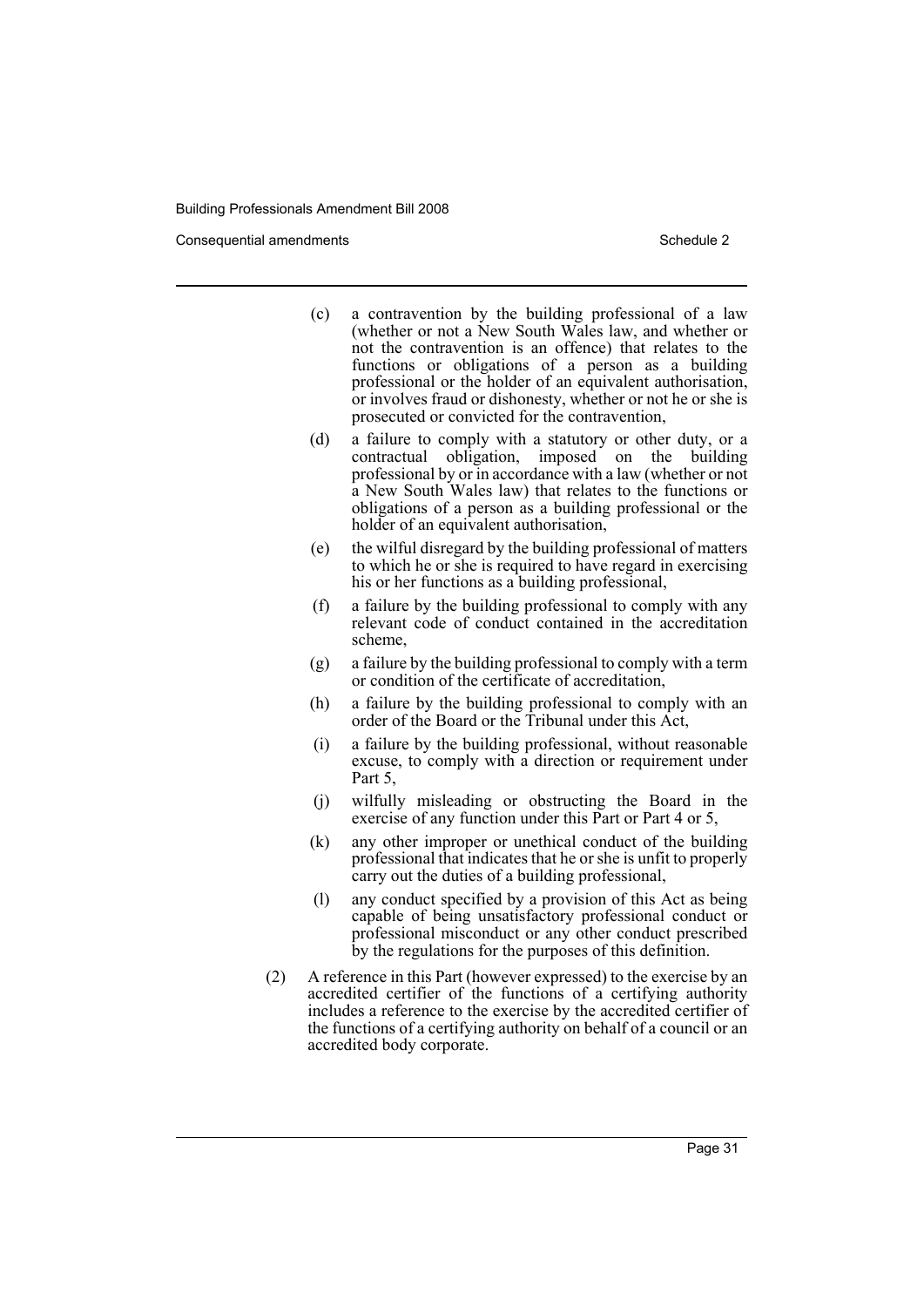Schedule 2 Consequential amendments

### **[10] Sections 21 (1), 61 (1) (e) and 73**

Omit "accredited certifier's" wherever occurring. Insert instead "accreditation holder's".

### **[11] Section 38 Definitions**

Omit the definition of *accredited certifier*. Insert instead: *accreditation holder* includes a former accreditation holder.

### **[12] Part 4, heading**

Insert "**and accreditation holders**" after "**certifying authorities**".

### **[13] Section 62 Application of Division**

Insert "building professionals and" before "such other persons" in section 62 (b).

### **[14] Section 64 Building practitioners**

Omit the definition of *building work* from section 64 (1). Insert instead:

*building work* includes the design or inspection of building work, the issuing of a Part 4A certificate or complying development certificate in respect of building work and the issue of a design certificate under section 109IA of the *Environmental Planning and Assessment Act 1979*.

### **[15] Section 74 Notice to be given of certain matters**

Omit "his or her" from section 74 (1) (b).

Insert instead "his, her or its".

### **[16] Section 77**

Omit the section. Insert instead:

### **77 Functions of Board**

The Board has the following functions:

- (a) the accreditation of persons for the purposes of the *Environmental Planning and Assessment Act 1979* and the regulations under that Act,
- (b) the promotion and maintenance of standards of building and subdivision certification and design in New South Wales,
- (c) the investigation of complaints against accreditation holders,